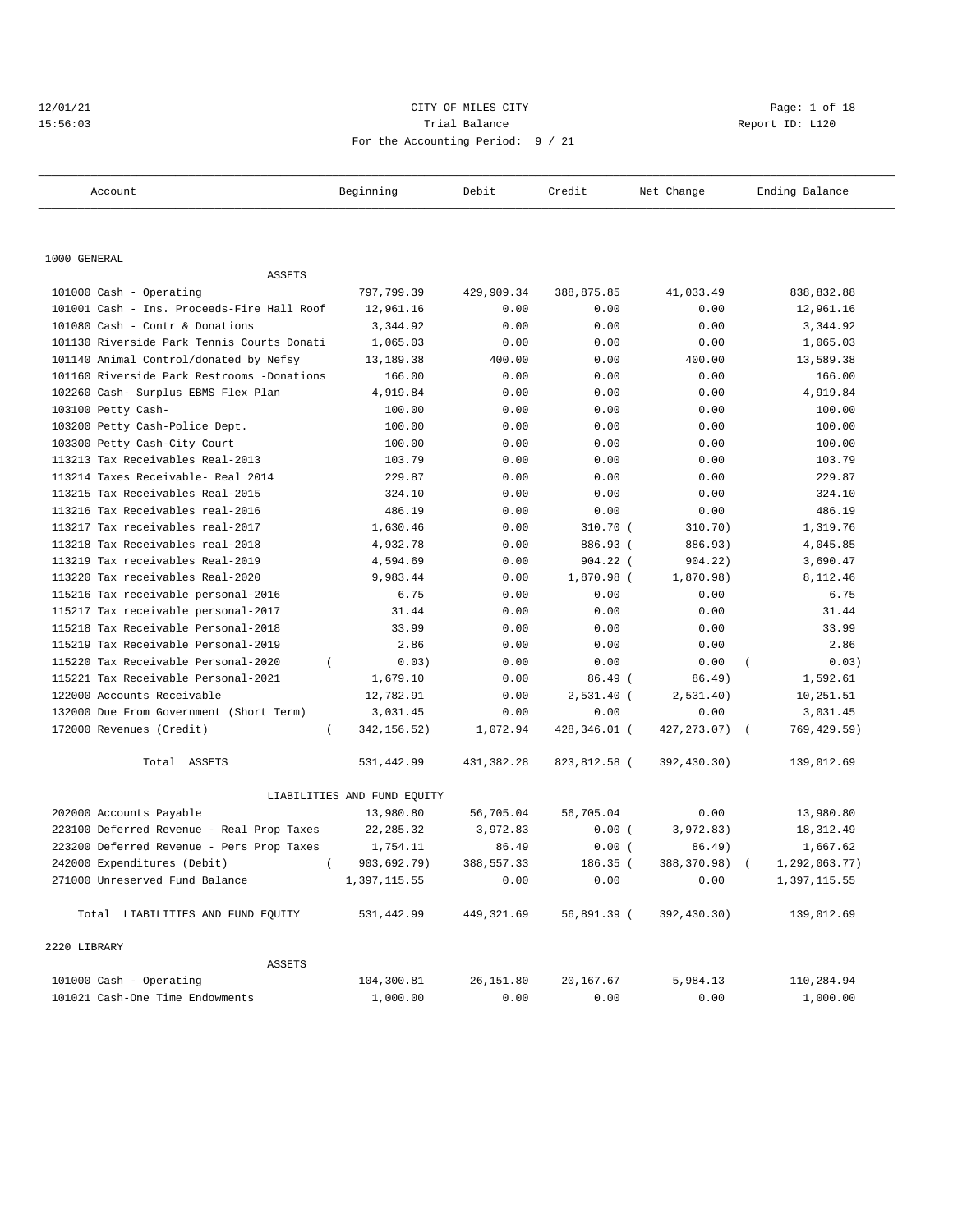# 12/01/21 CITY OF MILES CITY Page: 2 of 18 15:56:03 Trial Balance Report ID: L120 For the Accounting Period: 9 / 21

———————————————————————————————————————————————————————————————————————————————————————————————————————————————————————————————————

| Account                                     |          | Beginning                   | Debit     | Credit      | Net Change      |                | Ending Balance |  |
|---------------------------------------------|----------|-----------------------------|-----------|-------------|-----------------|----------------|----------------|--|
| 101032 Cash- Library Board of Trustees Mul  |          | 10,513.60                   | 0.00      | 0.00        | 0.00            |                | 10,513.60      |  |
| 103000 Petty Cash                           |          | 75.00                       | 0.00      | 0.00        | 0.00            |                | 75.00          |  |
| 172000 Revenues (Credit)                    | $\left($ | 52, 279.85)                 | 0.00      | 26,151.80 ( | $26, 151.80$ (  |                | 78,431.65)     |  |
| Total ASSETS                                |          | 63,609.56                   | 26,151.80 | 46,319.47 ( | 20, 167.67)     |                | 43,441.89      |  |
|                                             |          | LIABILITIES AND FUND EQUITY |           |             |                 |                |                |  |
| 202000 Accounts Payable                     |          | 0.00                        | 2,584.84  | 2,584.84    | 0.00            |                | 0.00           |  |
| 242000 Expenditures (Debit)                 | $\left($ | 52,614.78)                  | 20,167.67 | 0.00(       | $20, 167.67)$ ( |                | 72,782.45)     |  |
| 271000 Unreserved Fund Balance              |          | 116,224.34                  | 0.00      | 0.00        | 0.00            |                | 116,224.34     |  |
| Total LIABILITIES AND FUND EQUITY           |          | 63,609.56                   | 22,752.51 | 2,584.84 (  | 20, 167.67)     |                | 43,441.89      |  |
| 2260 EMERGENCY DISASTER                     |          |                             |           |             |                 |                |                |  |
| ASSETS                                      |          |                             |           |             |                 |                |                |  |
| 101000 Cash - Operating                     |          | 50.63                       | 16.12     | 0.00        | 16.12           |                | 66.75          |  |
| 113218 Tax Receivables real-2018            | $\left($ | 10.71)                      | 0.00      | 9.32(       | $9.32)$ (       |                | 20.03)         |  |
| 115219 Tax Receivable Personal-2019         |          | 0.19)                       | 0.00      | 0.00        | 0.00            | $\left($       | 0.19)          |  |
| 172000 Revenues (Credit)                    |          | 25.75)                      | 0.00      | $16.12$ (   | 16.12)          | $\sqrt{2}$     | 41.87)         |  |
| Total ASSETS                                |          | 13.98                       | 16.12     | $25.44$ (   | 9.32)           |                | 4.66           |  |
|                                             |          | LIABILITIES AND FUND EQUITY |           |             |                 |                |                |  |
| 223100 Deferred Revenue - Real Prop Taxes ( |          | 10.71)                      | 9.32      | 0.00(       | $9.32)$ (       |                | 20.03)         |  |
| 223200 Deferred Revenue - Pers Prop Taxes ( |          | 0.19)                       | 0.00      | 0.00        | 0.00            | $\overline{ }$ | 0.19)          |  |
|                                             |          |                             |           |             |                 |                |                |  |
| 271000 Unreserved Fund Balance              |          | 24.88                       | 0.00      | 0.00        | 0.00            |                | 24.88          |  |
| Total LIABILITIES AND FUND EQUITY           |          | 13.98                       | 9.32      | 0.00(       | 9.32)           |                | 4.66           |  |
| 2270 Health                                 |          |                             |           |             |                 |                |                |  |
| ASSETS                                      |          |                             |           |             |                 |                |                |  |
| 101000 Cash - Operating                     |          | 6,100.47                    | 0.00      | 30.00(      | 30.00)          |                | 6,070.47       |  |
| Total ASSETS                                |          | 6,100.47                    | 0.00      | $30.00$ (   | 30.00)          |                | 6,070.47       |  |
|                                             |          | LIABILITIES AND FUND EQUITY |           |             |                 |                |                |  |
| 202000 Accounts Payable                     |          | 13,976.16                   | 30.00     | 30.00       | 0.00            |                | 13,976.16      |  |
| 242000 Expenditures (Debit)                 | $\left($ | 13,976.16)                  | 30.00     | 0.00(       | 30.00)          | $\sqrt{2}$     | 14,006.16)     |  |
| 271000 Unreserved Fund Balance              |          | 6,100.47                    | 0.00      | 0.00        | 0.00            |                | 6,100.47       |  |
| Total LIABILITIES AND FUND EQUITY           |          | 6,100.47                    | 60.00     | $30.00$ (   | 30.00)          |                | 6,070.47       |  |
| 2310 TIFD-Downtown                          |          |                             |           |             |                 |                |                |  |
| ASSETS                                      |          |                             |           |             |                 |                |                |  |
| 101000 Cash - Operating                     |          | 256,642.61                  | 2,133.88  | 454.20      | 1,679.68        |                | 258,322.29     |  |
| 113170 Deferred revenue                     |          | 79.85                       | 0.00      | 0.00        | 0.00            |                | 79.85          |  |
| 113218 Tax Receivables real-2018            |          | 515.69                      | 0.00      | 0.00        | 0.00            |                | 515.69         |  |
| 113219 Tax receivables Real-2019            |          | 1,255.25                    | 0.00      | 0.00        | 0.00            |                | 1,255.25       |  |
|                                             |          |                             |           |             |                 |                |                |  |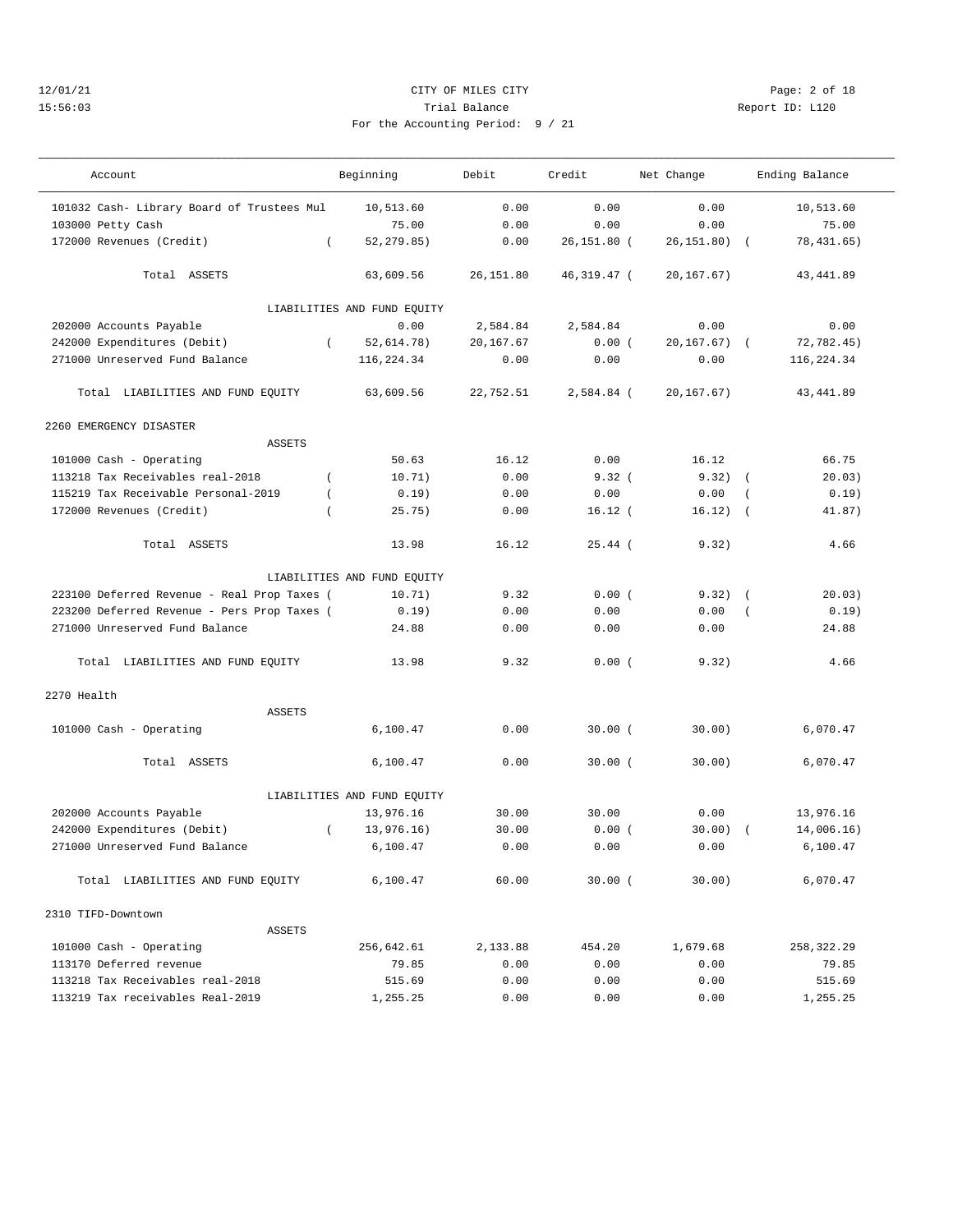## 12/01/21 CITY OF MILES CITY Page: 3 of 18 15:56:03 Trial Balance Report ID: L120 For the Accounting Period: 9 / 21

| Account                                                 | Beginning                   | Debit    | Credit                  | Net Change              | Ending Balance            |
|---------------------------------------------------------|-----------------------------|----------|-------------------------|-------------------------|---------------------------|
| 115180 Deferred revenue-audit                           | 1.46                        | 0.00     | 0.00                    | 0.00                    | 1.46                      |
| 115219 Tax Receivable Personal-2019                     | 6.99                        | 0.00     | 0.00                    | 0.00                    | 6.99                      |
| 115220 Tax Receivable Personal-2020                     | 488.73                      | 0.00     | 0.00                    | 0.00                    | 488.73                    |
| 172000 Revenues (Credit)                                | 2,723.15)<br>$\left($       | 0.00     | 2,133.88 (              | 2,133.88)<br>$\sqrt{2}$ | 4,857.03)                 |
| Total ASSETS                                            | 256, 267.43                 | 2,133.88 | 2,588.08 (              | 454.20)                 | 255,813.23                |
|                                                         | LIABILITIES AND FUND EQUITY |          |                         |                         |                           |
| 202000 Accounts Payable                                 | 0.00                        | 205.47   | 205.47                  | 0.00                    | 0.00                      |
| 223100 Deferred Revenue - Real Prop Taxes               | 1,850.79                    | 0.00     | 0.00                    | 0.00                    | 1,850.79                  |
| 223200 Deferred Revenue - Pers Prop Taxes               | 497.18                      | 0.00     | 0.00                    | 0.00                    | 497.18                    |
| 242000 Expenditures (Debit)<br>$\left($                 | 4,277.73)                   | 454.20   | 0.00(                   | 454.20)                 | 4,731.93)                 |
| 271000 Unreserved Fund Balance                          | 258,197.19                  | 0.00     | 0.00                    | 0.00                    | 258,197.19                |
| Total LIABILITIES AND FUND EQUITY                       | 256, 267.43                 | 659.67   | $205.47$ (              | 454.20)                 | 255,813.23                |
| 2350 Local Government/Study Commission<br><b>ASSETS</b> |                             |          |                         |                         |                           |
| 101000 Cash - Operating                                 | 0.47                        | 0.00     | 0.00                    | 0.00                    | 0.47                      |
| Total ASSETS                                            | 0.47                        | 0.00     | 0.00                    | 0.00                    | 0.47                      |
|                                                         | LIABILITIES AND FUND EQUITY |          |                         |                         |                           |
| 271000 Unreserved Fund Balance                          | 0.47                        | 0.00     | 0.00                    | 0.00                    | 0.47                      |
| Total LIABILITIES AND FUND EQUITY                       | 0.47                        | 0.00     | 0.00                    | 0.00                    | 0.47                      |
| 2372 Permissive Medical Levy<br><b>ASSETS</b>           |                             |          |                         |                         |                           |
| 101000 Cash - Operating                                 | 21, 417.50                  | 605.58   | 0.00                    | 605.58                  | 22,023.08                 |
| 113216 Tax Receivables real-2016<br>$\overline{ }$      | 50.25)                      | 0.00     | 0.00                    | 0.00                    | 50.25)                    |
| 113217 Tax receivables real-2017<br>$\overline{ }$      | 123.70)                     | 0.00     | $36.40$ (               | 36.40)                  | 160.10)                   |
| 113218 Tax Receivables real-2018                        | 621.35                      | 0.00     | 111.72 (                | 111.72)                 | 509.63                    |
| 113219 Tax receivables Real-2019                        | 654.80                      | 0.00     | 128.86 (                | 128.86)                 | 525.94                    |
| 113220 Tax receivables Real-2020                        | 1,554.56                    | 0.00     | 291.34 (                | 291.34)                 | 1,263.22                  |
| 115217 Tax receivable personal-2017<br>$\overline{ }$   | 1.26)                       | 0.00     | 0.00                    | 0.00                    | 1.26)<br>$\overline{(\ }$ |
| 115218 Tax Receivable Personal-2018<br>$\left($         | 1.19)                       | 0.00     | 0.00                    | 0.00                    | 1.19)                     |
| 115219 Tax Receivable Personal-2019                     | 0.37                        | 0.00     | 0.00                    | 0.00                    | 0.37                      |
| 115221 Tax Receivable Personal-2021                     | 261.45                      | 0.00     |                         | 13.47)                  | 247.98                    |
| 172000 Revenues (Credit)                                | 3,737.41)<br>$\left($       | 0.00     | $13.47$ (<br>$605.58$ ( | $605.58$ (              | 4,342.99)                 |
|                                                         |                             |          |                         |                         |                           |
| Total ASSETS                                            | 20,596.22                   | 605.58   | 1,187.37 (              | 581.79)                 | 20,014.43                 |
|                                                         | LIABILITIES AND FUND EQUITY |          |                         |                         |                           |
| 223100 Deferred Revenue - Real Prop Taxes               | 2,656.76                    | 568.32   | 0.00(                   | 568.32)                 | 2,088.44                  |
| 223200 Deferred Revenue - Pers Prop Taxes               | 259.37                      | 13.47    | 0.00(                   | 13.47)                  | 245.90                    |
| 271000 Unreserved Fund Balance                          | 17,680.09                   | 0.00     | 0.00                    | 0.00                    | 17,680.09                 |
| Total LIABILITIES AND FUND EQUITY                       | 20,596.22                   | 581.79   | 0.00(                   | 581.79)                 | 20,014.43                 |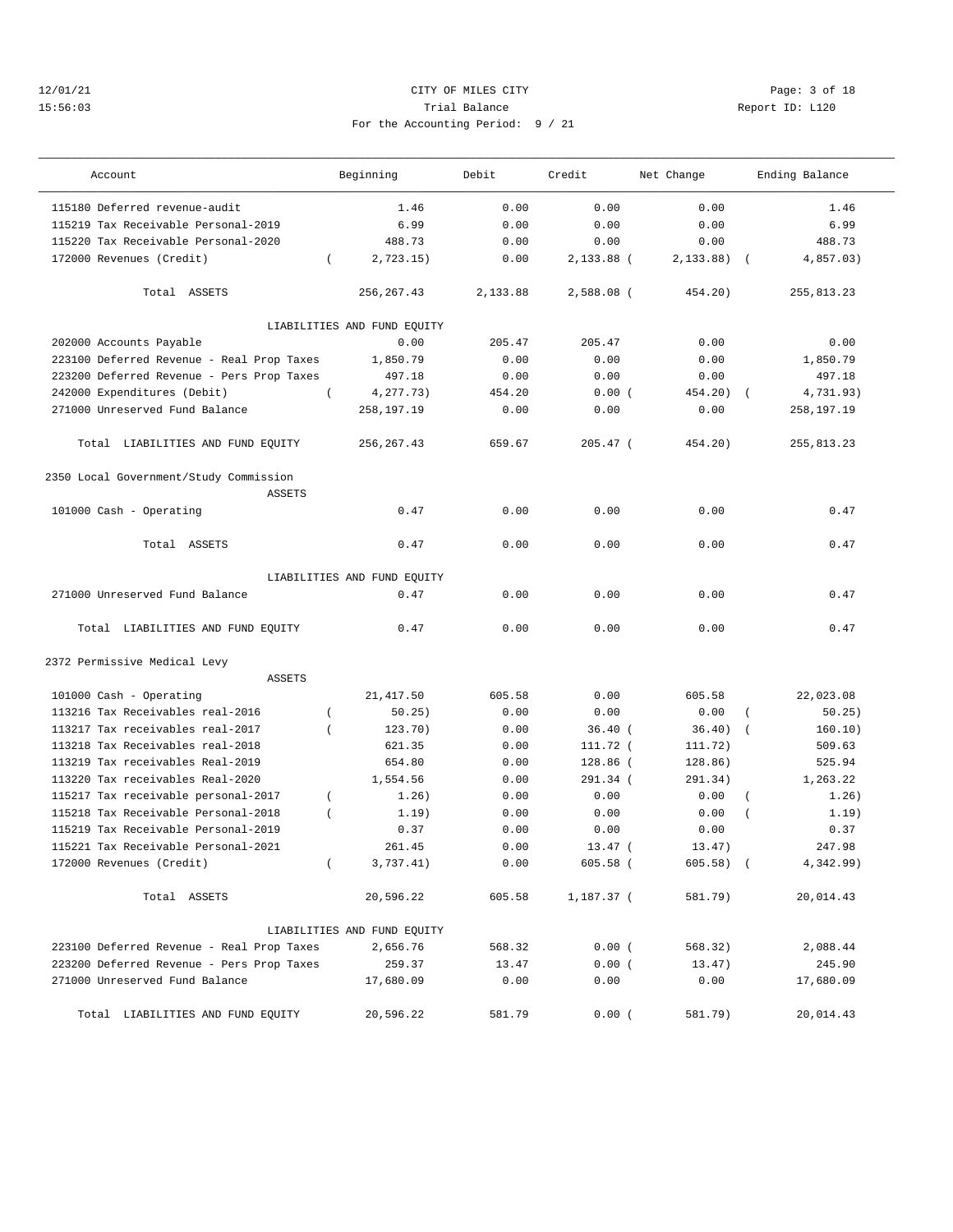## 12/01/21 CITY OF MILES CITY Page: 4 of 18 15:56:03 Trial Balance Report ID: L120 For the Accounting Period: 9 / 21

| Account                                    |          | Beginning                   | Debit      | Credit        | Net Change    | Ending Balance         |
|--------------------------------------------|----------|-----------------------------|------------|---------------|---------------|------------------------|
| 2390 DRUG FORFEITURE                       |          |                             |            |               |               |                        |
| <b>ASSETS</b>                              |          |                             |            |               |               |                        |
| 101000 Cash - Operating                    |          | 4,652.42                    | 0.00       | 0.00          | 0.00          | 4,652.42               |
| Total ASSETS                               |          | 4,652.42                    | 0.00       | 0.00          | 0.00          | 4,652.42               |
|                                            |          | LIABILITIES AND FUND EQUITY |            |               |               |                        |
| 271000 Unreserved Fund Balance             |          | 4,652.42                    | 0.00       | 0.00          | 0.00          | 4,652.42               |
|                                            |          |                             |            |               |               |                        |
| Total LIABILITIES AND FUND EQUITY          |          | 4,652.42                    | 0.00       | 0.00          | 0.00          | 4,652.42               |
| 2394 BUILDING CODE ENFORCEMENT             |          |                             |            |               |               |                        |
| <b>ASSETS</b>                              |          |                             |            |               |               |                        |
| 101000 Cash - Operating                    |          | 83,505.13                   | 5,407.90   | 11,767.24 (   | 6, 359.34)    | 77,145.79              |
| 172000 Revenues (Credit)                   | $\left($ | 15,260.86)                  | 176.86     | $5,407.90$ (  | 5, 231.04)    | 20,491.90)<br>$\left($ |
| Total ASSETS                               |          | 68, 244. 27                 | 5,584.76   | 17, 175. 14 ( | 11, 590.38)   | 56,653.89              |
|                                            |          | LIABILITIES AND FUND EQUITY |            |               |               |                        |
| 202000 Accounts Payable                    |          | 0.00                        | 9,351.36   | 9,351.36      | 0.00          | 0.00                   |
| 242000 Expenditures (Debit)                | $\left($ | 25,086.41)                  | 11,590.38  | 0.00(         | 11,590.38)    | 36,676.79)             |
| 271000 Unreserved Fund Balance             |          | 93,330.68                   | 0.00       | 0.00          | 0.00          | 93,330.68              |
|                                            |          |                             |            |               |               |                        |
| Total LIABILITIES AND FUND EQUITY          |          | 68, 244. 27                 | 20,941.74  | $9,351.36$ (  | 11,590.38)    | 56,653.89              |
| 2400 LTG M D#165-(Gen City)                |          |                             |            |               |               |                        |
| <b>ASSETS</b>                              |          |                             |            |               |               |                        |
| 101000 Cash - Operating                    |          | 70,147.69                   | 879.09     | 12,814.67 (   | 11,935.58)    | 58,212.11              |
| 118140 Special Assessments Receivables-201 |          | 39.03                       | 0.00       | 0.00          | 0.00          | 39.03                  |
| 118150 Special Assessments Receivables-201 |          | 40.74                       | 0.00       | 0.00          | 0.00          | 40.74                  |
| 118160 Special Assessments Receivables-201 |          | 63.05                       | 0.00       | 0.00          | 0.00          | 63.05                  |
| 118170 Special Assessments Receivables-201 |          | 484.21                      | 0.00       | 96.43(        | 96.43)        | 387.78                 |
| 118180 Special Assessments Received-2018   |          | 871.05                      | 0.00       | 145.37 (      | 145.37)       | 725.68                 |
| 118190 Special Assessments Receivables-201 |          | 971.40                      | 0.00       | $161.33$ (    | 161.33)       | 810.07                 |
| 118200 Special Assmts Receivable 2000      |          | 1,543.72                    | 0.00       | 324.19 (      | 324.19)       | 1,219.53               |
| 118210 Special Assmts Receivable 2021      |          | 0.00                        | 154,471.78 | 0.00          | 154, 471.78   | 154,471.78             |
| 172000 Revenues (Credit)                   | $\left($ | 3, 526.31)                  | 0.00       | 879.09 (      | 879.09)       | 4,405.40)              |
| Total ASSETS                               |          | 70,634.58                   | 155,350.87 | 14, 421.08    | 140,929.79    | 211,564.37             |
|                                            |          | LIABILITIES AND FUND EQUITY |            |               |               |                        |
| 202000 Accounts Payable                    |          | 0.00                        | 12,814.67  | 12,814.67     | 0.00          | 0.00                   |
| 223000 Deferred Revenue/Uncollected Taxes  |          | 4,013.20                    | 727.32     | 154,471.78    | 153,744.46    | 157,757.66             |
| 242000 Expenditures (Debit)                | $\left($ | 26,851.55)                  | 12,814.67  | 0.00(         | $12,814.67$ ( | 39,666.22)             |
| 271000 Unreserved Fund Balance             |          | 93, 472.93                  | 0.00       | 0.00          | 0.00          | 93, 472.93             |
| Total LIABILITIES AND FUND EQUITY          |          | 70,634.58                   | 26,356.66  | 167,286.45    | 140,929.79    | 211,564.37             |
| 2420 LTG M D#167-(MilesAddn Etc)           |          |                             |            |               |               |                        |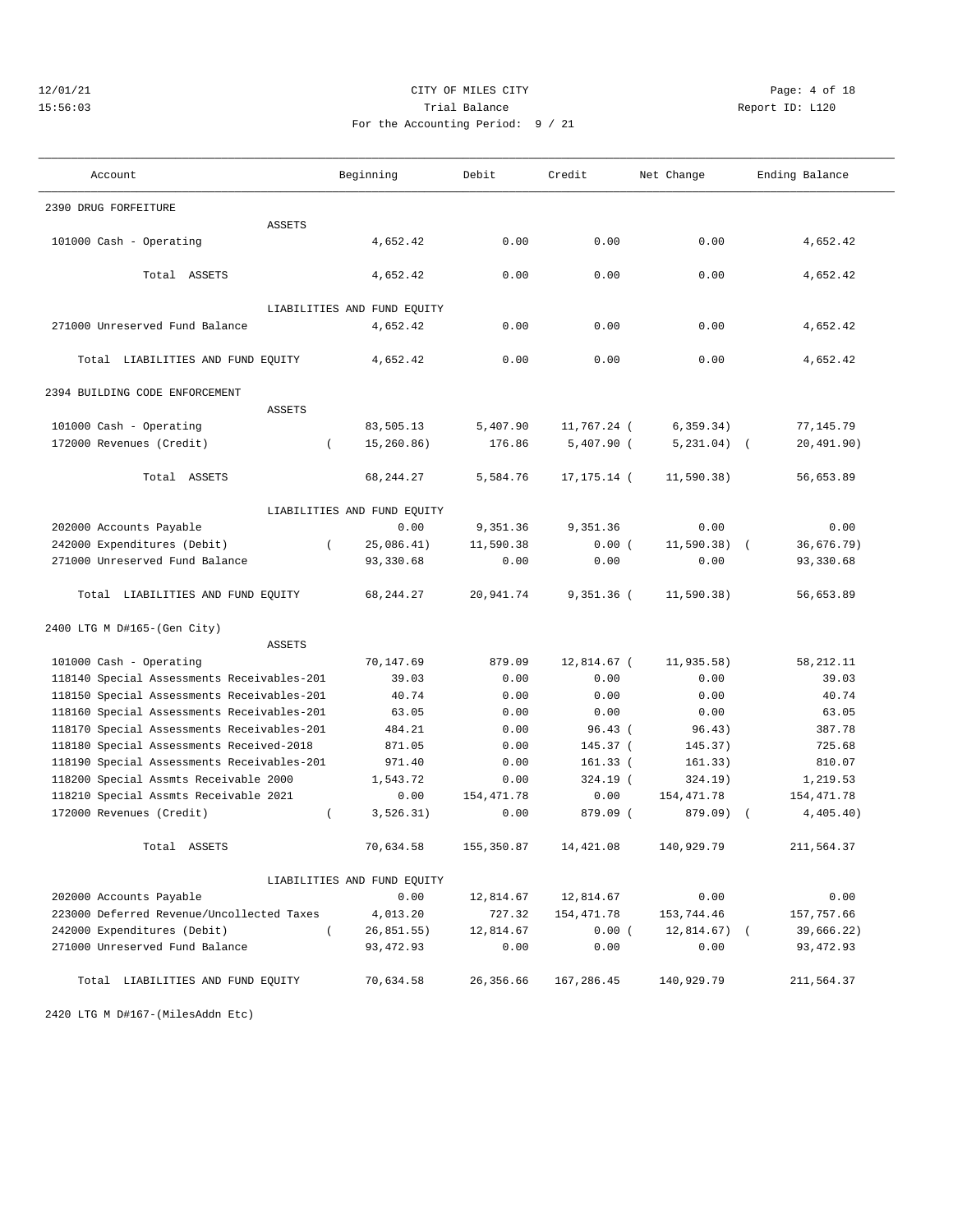## 12/01/21 CITY OF MILES CITY Page: 5 of 18 15:56:03 Trial Balance Report ID: L120 For the Accounting Period: 9 / 21

———————————————————————————————————————————————————————————————————————————————————————————————————————————————————————————————————

| Account                                    | Beginning                   | Debit     | Credit       | Net Change    | Ending Balance           |
|--------------------------------------------|-----------------------------|-----------|--------------|---------------|--------------------------|
| ASSETS                                     |                             |           |              |               |                          |
| 101000 Cash - Operating                    | 13,514.00                   | 124.16    | $1,683.91$ ( | 1,559.75)     | 11,954.25                |
| 118170 Special Assessments Receivables-201 | 0.04                        | 0.00      | 0.00         | 0.00          | 0.04                     |
| 118180 Special Assessments Received-2018   | 66.18                       | 0.00      | $66.18$ (    | 66.18)        | 0.00                     |
| 118190 Special Assessments Receivables-201 | 78.76                       | 0.00      | 0.00         | 0.00          | 78.76                    |
| 118200 Special Assmts Receivable 2000      | 60.96                       | 0.00      | 32.75(       | 32.75)        | 28.21                    |
| 118210 Special Assmts Receivable 2021      | 0.00                        | 17,557.88 | 0.00         | 17,557.88     | 17,557.88                |
| 172000 Revenues (Credit)<br>$\left($       | 335.03)                     | 0.00      | 124.16 (     | 124.16)       | 459.19)<br>$\sqrt{2}$    |
| Total ASSETS                               | 13,384.91                   | 17,682.04 | 1,907.00     | 15,775.04     | 29,159.95                |
|                                            | LIABILITIES AND FUND EQUITY |           |              |               |                          |
| 202000 Accounts Payable                    | 0.00                        | 1,683.91  | 1,683.91     | 0.00          | 0.00                     |
| 223000 Deferred Revenue/Uncollected Taxes  | 205.94                      | 98.93     | 17,557.88    | 17,458.95     | 17,664.89                |
| 242000 Expenditures (Debit)<br>$\left($    | 4,263.66)                   | 1,683.91  | 0.00(        | $1,683.91)$ ( | 5,947.57)                |
| 271000 Unreserved Fund Balance             | 17,442.63                   | 0.00      | 0.00         | 0.00          | 17,442.63                |
| Total LIABILITIES AND FUND EQUITY          | 13,384.91                   | 3,466.75  | 19,241.79    | 15,775.04     | 29,159.95                |
| 2430 LTG M D#171-(Balsam Est)              |                             |           |              |               |                          |
| <b>ASSETS</b>                              |                             |           |              |               |                          |
| 101000 Cash - Operating                    | 301.08                      | 0.11      | 240.33 (     | 240.22)       | 60.86                    |
| 118210 Special Assmts Receivable 2021      | 0.00                        | 8,986.01  | 0.00         | 8,986.01      | 8,986.01                 |
| 172000 Revenues (Credit)<br>$\left($       | 0.28)                       | 0.00      | 0.11(        | $0.11)$ (     | 0.39)                    |
| Total ASSETS                               | 300.80                      | 8,986.12  | 240.44       | 8,745.68      | 9,046.48                 |
|                                            | LIABILITIES AND FUND EQUITY |           |              |               |                          |
| 202000 Accounts Payable                    | 0.00                        | 240.33    | 240.33       | 0.00          | 0.00                     |
| 223000 Deferred Revenue/Uncollected Taxes  | 0.00                        | 0.00      | 8,986.01     | 8,986.01      | 8,986.01                 |
| 242000 Expenditures (Debit)<br>$\left($    | 1,338.99)                   | 240.33    | 0.00(        | 240.33)       | 1, 579.32)<br>$\sqrt{ }$ |
| 271000 Unreserved Fund Balance             | 1,639.79                    | 0.00      | 0.00         | 0.00          | 1,639.79                 |
| Total LIABILITIES AND FUND EQUITY          | 300.80                      | 480.66    | 9,226.34     | 8,745.68      | 9,046.48                 |
| 2440 LTG M D#172-(Main Str)                |                             |           |              |               |                          |
| <b>ASSETS</b>                              |                             |           |              |               |                          |
| 101000 Cash - Operating                    | 8,406.10                    | 3.07      | $1,422.58$ ( | 1,419.51)     | 6,986.59                 |
| 118200 Special Assmts Receivable 2000      | 498.65                      | 0.00      | 0.00         | 0.00          | 498.65                   |
| 118210 Special Assmts Receivable 2021      | 0.00                        | 32,307.40 | 0.00         | 32,307.40     | 32,307.40                |
| 172000 Revenues (Credit)<br>$\left($       | 2.10)                       | 0.00      | $3.07$ (     | $3.07)$ (     | 5.17)                    |
| Total ASSETS                               | 8,902.65                    | 32,310.47 | 1,425.65     | 30,884.82     | 39,787.47                |
|                                            | LIABILITIES AND FUND EQUITY |           |              |               |                          |
| 202000 Accounts Payable                    | 0.00                        | 1,422.58  | 1,422.58     | 0.00          | 0.00                     |
| 223000 Deferred Revenue/Uncollected Taxes  | 498.65                      | 0.00      | 32,307.40    | 32,307.40     | 32,806.05                |
| 242000 Expenditures (Debit)                | 3,844.51)                   | 1,422.58  | 0.00(        | 1,422.58)     | 5, 267.09)               |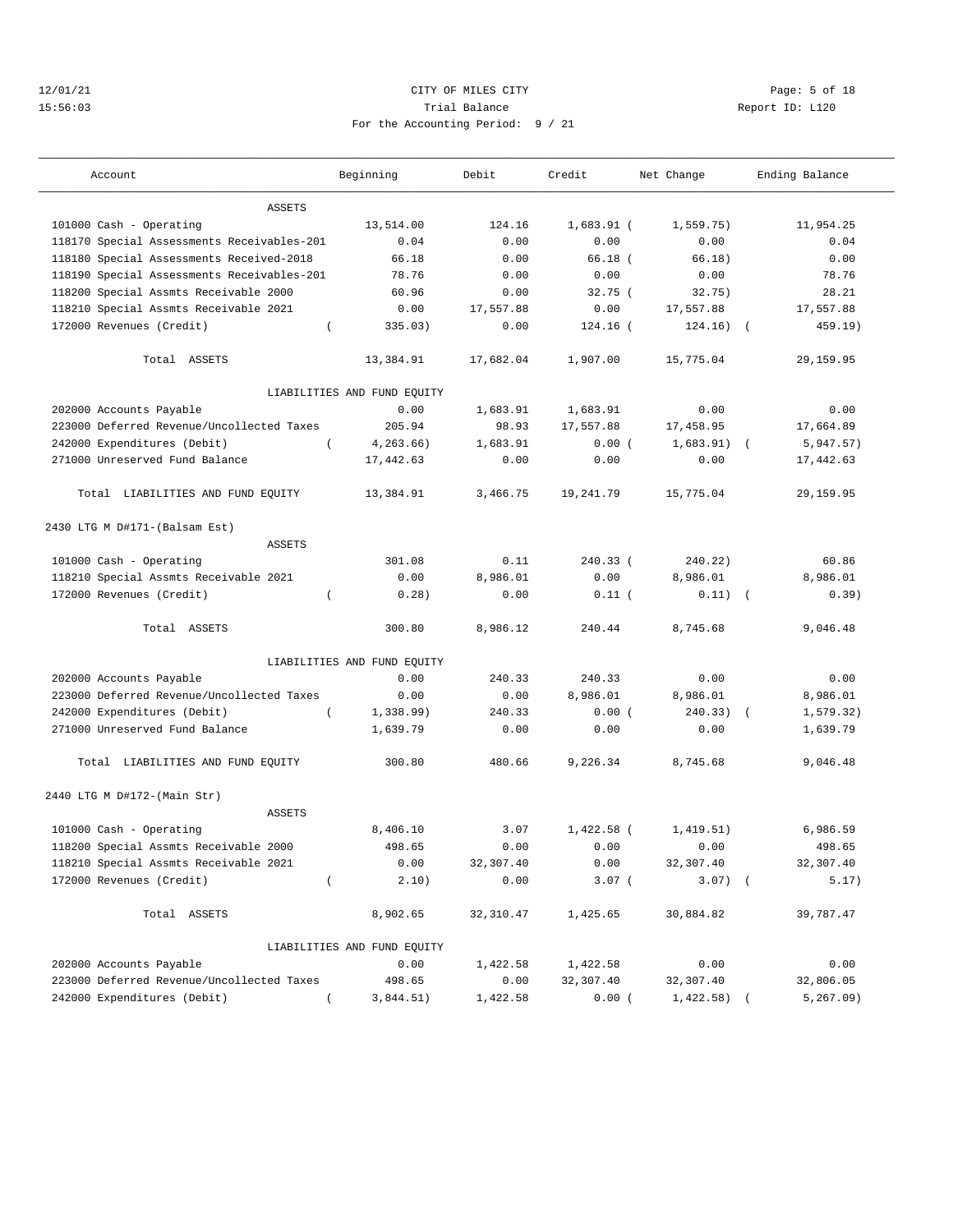# 12/01/21 CITY OF MILES CITY Page: 6 of 18 15:56:03 Trial Balance Report ID: L120 For the Accounting Period: 9 / 21

| Account                                   |                | Beginning                   | Debit    | Credit     | Net Change |                      | Ending Balance |
|-------------------------------------------|----------------|-----------------------------|----------|------------|------------|----------------------|----------------|
| 271000 Unreserved Fund Balance            |                | 12,248.51                   | 0.00     | 0.00       | 0.00       |                      | 12,248.51      |
| Total LIABILITIES AND FUND EQUITY         |                | 8,902.65                    | 2,845.16 | 33,729.98  | 30,884.82  |                      | 39,787.47      |
| 2450 LTG M D#195-(SG-Trico)               |                |                             |          |            |            |                      |                |
| <b>ASSETS</b>                             |                |                             |          |            |            |                      |                |
| 101000 Cash - Operating                   | $\overline{ }$ | 796.01)                     | 0.00     | $603.86$ ( | 603.86)    | $\sqrt{2}$           | 1,399.87)      |
| 118210 Special Assmts Receivable 2021     |                | 0.00                        | 7,084.98 | 0.00       | 7.084.98   |                      | 7,084.98       |
| 172000 Revenues (Credit)                  | $\left($       | 88.51)                      | 0.00     | 0.00       | 0.00       | $\overline{(\cdot)}$ | 88.51)         |
| Total ASSETS                              | $\left($       | 884.52)                     | 7,084.98 | 603.86     | 6,481.12   |                      | 5,596.60       |
|                                           |                | LIABILITIES AND FUND EQUITY |          |            |            |                      |                |
| 202000 Accounts Payable                   |                | 0.00                        | 603.86   | 603.86     | 0.00       |                      | 0.00           |
| 223000 Deferred Revenue/Uncollected Taxes |                | 0.00                        | 0.00     | 7,084.98   | 7,084.98   |                      | 7,084.98       |
| 242000 Expenditures (Debit)               | $\overline{ }$ | 2,050.00)                   | 603.86   | 0.00(      | 603.86)    | $\sqrt{2}$           | 2,653.86)      |
| 271000 Unreserved Fund Balance            |                | 1,165.48                    | 0.00     | 0.00       | 0.00       |                      | 1,165.48       |
| Total LIABILITIES AND FUND EQUITY         | $\left($       | 884.52)                     | 1,207.72 | 7,688.84   | 6,481.12   |                      | 5,596.60       |
| 2470 LTG M D#202-(SG-MDU&NV)              |                |                             |          |            |            |                      |                |
| ASSETS                                    |                |                             |          |            |            |                      |                |
| 101000 Cash - Operating                   |                | 3,191.20                    | 1.16     | 518.89 (   | 517.73)    |                      | 2,673.47       |
| 118210 Special Assmts Receivable 2021     |                | 0.00                        | 5,294.97 | 0.00       | 5,294.97   |                      | 5,294.97       |
| 172000 Revenues (Credit)                  | $\left($       | 401.45)                     | 0.00     | $1.16$ (   | 1.16)      | $\sqrt{2}$           | 402.61)        |
| Total ASSETS                              |                | 2,789.75                    | 5,296.13 | 520.05     | 4,776.08   |                      | 7,565.83       |
|                                           |                | LIABILITIES AND FUND EQUITY |          |            |            |                      |                |
| 202000 Accounts Payable                   |                | 0.00                        | 518.89   | 518.89     | 0.00       |                      | 0.00           |
| 223000 Deferred Revenue/Uncollected Taxes |                | 0.00                        | 0.00     | 5,294.97   | 5,294.97   |                      | 5,294.97       |
| 242000 Expenditures (Debit)               | $\left($       | 1,891.19)                   | 518.89   | 0.00(      | 518.89)    | $\sqrt{2}$           | 2,410.08)      |
| 271000 Unreserved Fund Balance            |                | 4,680.94                    | 0.00     | 0.00       | 0.00       |                      | 4,680.94       |
| Total LIABILITIES AND FUND EQUITY         |                | 2,789.75                    | 1,037.78 | 5,813.86   | 4,776.08   |                      | 7,565.83       |
| 2480 LTG M M#173-(Milestown Estates)      |                |                             |          |            |            |                      |                |
| <b>ASSETS</b>                             |                |                             |          |            |            |                      |                |
| 101000 Cash - Operating                   |                | 1,647.59                    | 0.60     | 111.92 (   | 111.32)    |                      | 1,536.27       |
| 118210 Special Assmts Receivable 2021     |                | 0.00                        | 3,182.95 | 0.00       | 3,182.95   |                      | 3,182.95       |
| 172000 Revenues (Credit)                  | $\left($       | 290.39)                     | 0.00     | $0.60$ (   | $0.60)$ (  |                      | 290.99)        |
| Total ASSETS                              |                | 1,357.20                    | 3,183.55 | 112.52     | 3,071.03   |                      | 4,428.23       |
|                                           |                | LIABILITIES AND FUND EQUITY |          |            |            |                      |                |
| 202000 Accounts Payable                   |                | 0.00                        | 111.92   | 111.92     | 0.00       |                      | 0.00           |
| 223000 Deferred Revenue/Uncollected Taxes |                | 0.00                        | 0.00     | 3,182.95   | 3,182.95   |                      | 3,182.95       |
| 242000 Expenditures (Debit)               |                | 315.70)                     | 111.92   | 0.00       | 111.92)    |                      | 427.62)        |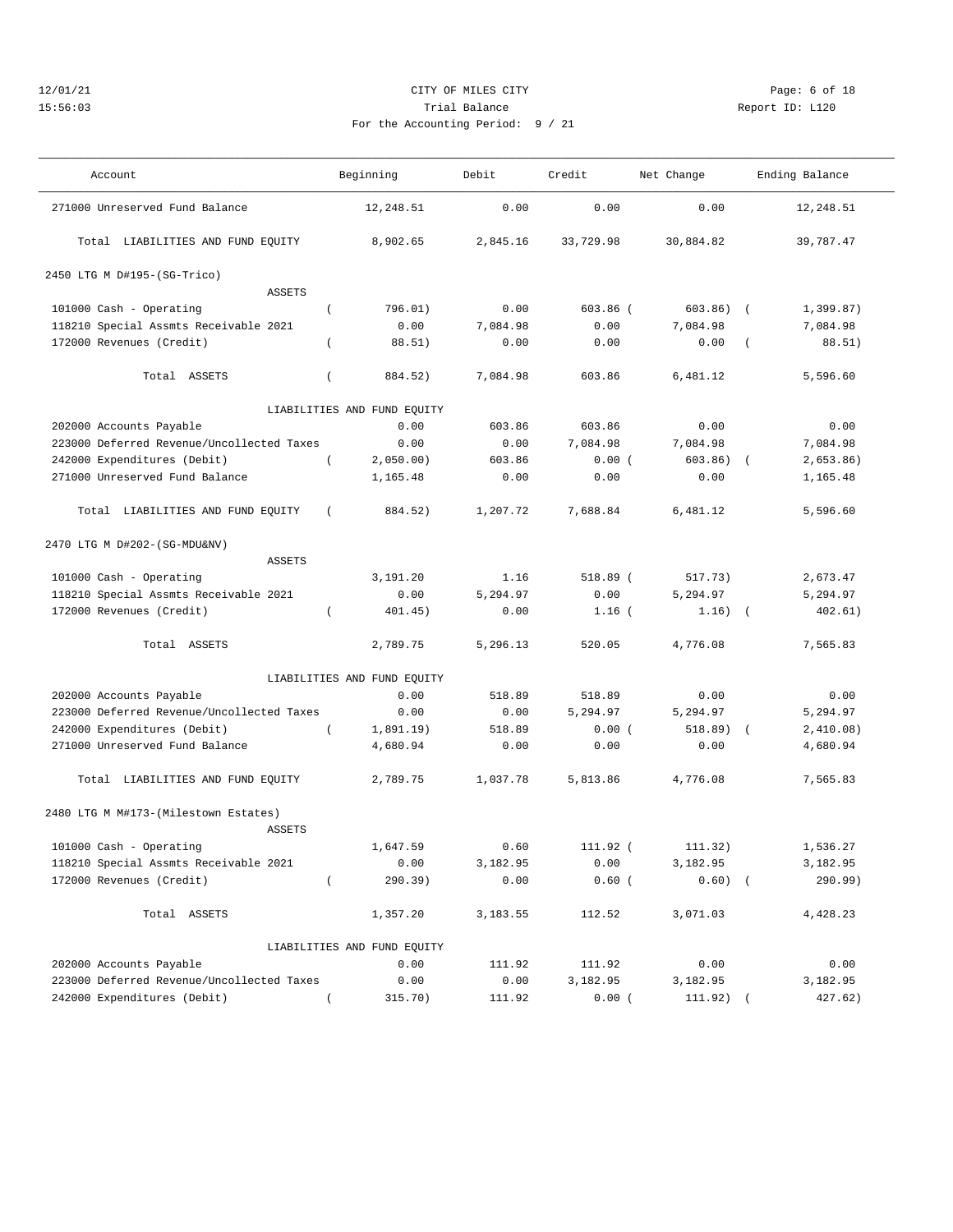## 12/01/21 CITY OF MILES CITY Page: 7 of 18 15:56:03 Trial Balance Report ID: L120 For the Accounting Period: 9 / 21

——————————————————————————————————————————————————————————————————————————————————————————————————————————————————————————————————— Account and Beginning Debit Credit Net Change Ending Balance

| $\sqrt{2}$ |  |  |  |
|------------|--|--|--|

| 271000 Unreserved Fund Balance             | 1,672.90                    | 0.00         | 0.00                   | 0.00         | 1,672.90     |  |
|--------------------------------------------|-----------------------------|--------------|------------------------|--------------|--------------|--|
| Total LIABILITIES AND FUND EQUITY          | 1,357.20                    | 223.84       | 3,294.87               | 3,071.03     | 4,428.23     |  |
| 2510 STR MAINT DIST #204                   |                             |              |                        |              |              |  |
| ASSETS                                     |                             |              |                        |              |              |  |
| 101000 Cash - Operating                    | 337,075.50                  | 4,568.16     | 65,673.01 (            | 61, 104.85)  | 275,970.65   |  |
| 118130 Special Assessments Receivable 2013 | 32.59                       | 0.00         | 0.00                   | 0.00         | 32.59        |  |
| 118140 Special Assessments Receivables-201 | 31.99                       | 0.00         | 0.00                   | 0.00         | 31.99        |  |
| 118150 Special Assessments Receivables-201 | 34.52                       | 0.00         | 0.00                   | 0.00         | 34.52        |  |
| 118160 Special Assessments Receivables-201 | 38.92                       | 0.00         | 0.00                   | 0.00         | 38.92        |  |
| 118170 Special Assessments Receivables-201 | 477.07                      | 0.00         | 0.00                   | 0.00         | 477.07       |  |
| 118180 Special Assessments Received-2018   | 2,698.37                    | 0.00         | $973.31$ (             | 973.31)      | 1,725.06     |  |
| 118190 Special Assessments Receivables-201 | 5,662.33                    | 0.00         | $1,169.23$ (           | 1, 169.23)   | 4,493.10     |  |
| 118200 Special Assmts Receivable 2000      | 8,822.63                    | 0.00         | $1,708.54$ (           | 1,708.54)    | 7,114.09     |  |
| 118210 Special Assmts Receivable 2021      | 0.00                        | 1,861,960.32 | 0.00                   | 1,861,960.32 | 1,861,960.32 |  |
| 172000 Revenues (Credit)<br>$\left($       | 31,220.75)                  | 0.00         | $4,568.16$ (           | $4,568.16$ ( | 35,788.91)   |  |
| Total ASSETS                               | 323,653.17                  | 1,866,528.48 | 74,092.25              | 1,792,436.23 | 2,116,089.40 |  |
|                                            | LIABILITIES AND FUND EQUITY |              |                        |              |              |  |
| 202000 Accounts Payable                    | 0.00                        | 21,055.31    | 21,055.31              | 0.00         | 0.00         |  |
| 223000 Deferred Revenue/Uncollected Taxes  | 17,798.43                   |              | 3,851.08 1,861,960.32  | 1,858,109.24 | 1,875,907.67 |  |
| 242000 Expenditures (Debit)<br>$\left($    | 182,729.23)                 | 65,673.01    | 0.00(                  | 65,673.01)   | 248,402.24)  |  |
| 271000 Unreserved Fund Balance             | 488,583.97                  | 0.00         | 0.00                   | 0.00         | 488,583.97   |  |
| Total LIABILITIES AND FUND EQUITY          | 323,653.17                  |              | 90,579.40 1,883,015.63 | 1,792,436.23 | 2,116,089.40 |  |
| 2520 STR MAINT DIST #205                   |                             |              |                        |              |              |  |
| <b>ASSETS</b>                              |                             |              |                        |              |              |  |
| 101000 Cash - Operating                    | 234,784.93                  | 1,804.14     | 19,256.85 (            | 17,452.71)   | 217,332.22   |  |
| 118140 Special Assessments Receivables-201 | 214.50                      | 0.00         | 0.00                   | 0.00         | 214.50       |  |
| 118150 Special Assessments Receivables-201 | 210.08                      | 0.00         | 0.00                   | 0.00         | 210.08       |  |
| 118160 Special Assessments Receivables-201 | 317.14                      | 0.00         | 0.00                   | 0.00         | 317.14       |  |
| 118170 Special Assessments Receivables-201 | 1,261.28                    | 0.00         | 296.91 (               | 296.91)      | 964.37       |  |
| 118180 Special Assessments Received-2018   | 2,790.45                    | 0.00         | 188.62 (               | 188.62)      | 2,601.83     |  |
| 118190 Special Assessments Receivables-201 | 1,148.77                    | 0.00         | $99.62$ (              | 99.62)       | 1,049.15     |  |
| 118200 Special Assmts Receivable 2000      | 3,721.03                    | 0.00         | 893.10 (               | 893.10)      | 2,827.93     |  |
| 118210 Special Assmts Receivable 2021      | 0.00                        | 262,926.25   | 0.00                   | 262,926.25   | 262,926.25   |  |
| 172000 Revenues (Credit)<br>$\left($       | 7,645.66)                   | 0.00         | $1,804.14$ (           | $1,804.14$ ( | 9,449.80)    |  |
| Total ASSETS                               | 236,802.52                  | 264,730.39   | 22,539.24              | 242,191.15   | 478,993.67   |  |
|                                            | LIABILITIES AND FUND EQUITY |              |                        |              |              |  |
| 202000 Accounts Payable                    | 0.00                        | 1,197.81     | 1,197.81               | 0.00         | 0.00         |  |
| 223000 Deferred Revenue/Uncollected Taxes  | 9,663.09                    | 1,478.25     | 262,926.25             | 261,448.00   | 271,111.09   |  |
| 242000 Expenditures (Debit)<br>$\left($    | 35,633.54)                  | 19,256.85    | 0.00(                  | 19,256.85) ( | 54,890.39)   |  |
| 271000 Unreserved Fund Balance             | 262,772.97                  | 0.00         | 0.00                   | 0.00         | 262,772.97   |  |
| Total LIABILITIES AND FUND EQUITY          | 236,802.52                  | 21,932.91    | 264, 124.06            | 242, 191. 15 | 478,993.67   |  |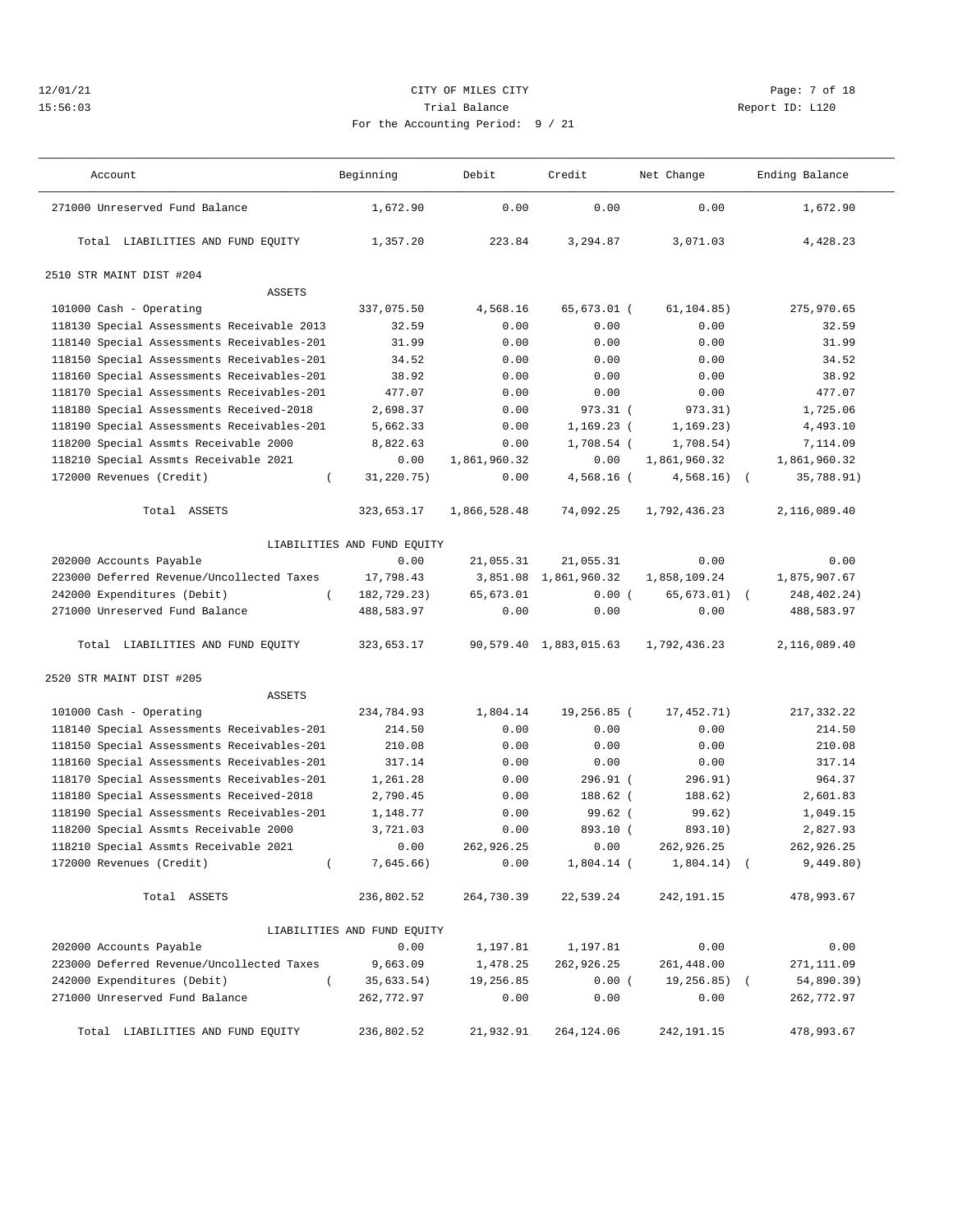## 12/01/21 CITY OF MILES CITY Page: 8 of 18 15:56:03 Trial Balance Report ID: L120 For the Accounting Period: 9 / 21

| Account                                                      | Beginning                   | Debit     | Credit      | Net Change   | Ending Balance           |
|--------------------------------------------------------------|-----------------------------|-----------|-------------|--------------|--------------------------|
|                                                              |                             |           |             |              |                          |
| 2540 STR MAINT DIST#207-(MILESTOWN ESTATES)<br><b>ASSETS</b> |                             |           |             |              |                          |
| 101000 Cash - Operating                                      | 3,976.71                    | 1.45      | 427.18 (    | 425.73)      | 3,550.98                 |
| 118210 Special Assmts Receivable 2021                        | 0.00                        | 5,237.00  | 0.00        | 5,237.00     | 5,237.00                 |
| 172000 Revenues (Credit)                                     | 403.74)<br>$\left($         | 0.00      | $1.45$ (    | $1.45)$ (    | 405.19)                  |
| Total ASSETS                                                 | 3,572.97                    | 5,238.45  | 428.63      | 4,809.82     | 8,382.79                 |
|                                                              | LIABILITIES AND FUND EQUITY |           |             |              |                          |
| 202000 Accounts Payable                                      | 0.00                        | 0.17      | 0.17        | 0.00         | 0.00                     |
| 223000 Deferred Revenue/Uncollected Taxes                    | 0.00                        | 0.00      | 5,237.00    | 5,237.00     | 5,237.00                 |
| 242000 Expenditures (Debit)                                  | 899.72)<br>$\left($         | 427.18    | 0.00(       | $427.18$ (   | 1,326.90)                |
| 271000 Unreserved Fund Balance                               | 4,472.69                    | 0.00      | 0.00        | 0.00         | 4,472.69                 |
| Total LIABILITIES AND FUND EQUITY                            | 3,572.97                    | 427.35    | 5,237.17    | 4,809.82     | 8,382.79                 |
| 2701 Fire Grants                                             |                             |           |             |              |                          |
| <b>ASSETS</b>                                                |                             |           |             |              |                          |
| 101000 Cash - Operating                                      | 6,460.70                    | 0.00      | 0.00        | 0.00         | 6,460.70                 |
| Total ASSETS                                                 | 6,460.70                    | 0.00      | 0.00        | 0.00         | 6,460.70                 |
|                                                              | LIABILITIES AND FUND EQUITY |           |             |              |                          |
| 271000 Unreserved Fund Balance                               | 6,460.70                    | 0.00      | 0.00        | 0.00         | 6,460.70                 |
| Total LIABILITIES AND FUND EQUITY                            | 6,460.70                    | 0.00      | 0.00        | 0.00         | 6,460.70                 |
| 2820 GAS TAX                                                 |                             |           |             |              |                          |
| <b>ASSETS</b>                                                |                             |           |             |              |                          |
| 101000 Cash - Operating                                      | 27,609.18                   | 14,011.80 | 207.20      | 13,804.60    | 41, 413.78               |
| 172000 Revenues (Credit)                                     | 28,023.58)<br>$\left($      | 0.00      | 14,011.80 ( | 14,011.80)   | 42,035.38)<br>$\sqrt{2}$ |
| Total ASSETS                                                 | $\left($<br>414.40)         | 14,011.80 | 14,219.00 ( | $207.20$ ) ( | 621.60)                  |
|                                                              | LIABILITIES AND FUND EQUITY |           |             |              |                          |
| 242000 Expenditures (Debit)                                  | 414.40)<br>$\left($         | 207.20    | 0.00(       | $207.20$ ) ( | 621.60)                  |
| Total LIABILITIES AND FUND EQUITY (                          | 414.40)                     | 207.20    | 0.00(       | $207.20$ ) ( | 621.60)                  |
| 2821 HB473- Fuel Tax                                         |                             |           |             |              |                          |
| ASSETS                                                       |                             |           |             |              |                          |
| 102131 Restricted Cash- HB473                                | 195,415.27                  | 0.00      | 0.00        | 0.00         | 195,415.27               |
| Total ASSETS                                                 | 195, 415.27                 | 0.00      | 0.00        | 0.00         | 195, 415.27              |

LIABILITIES AND FUND EQUITY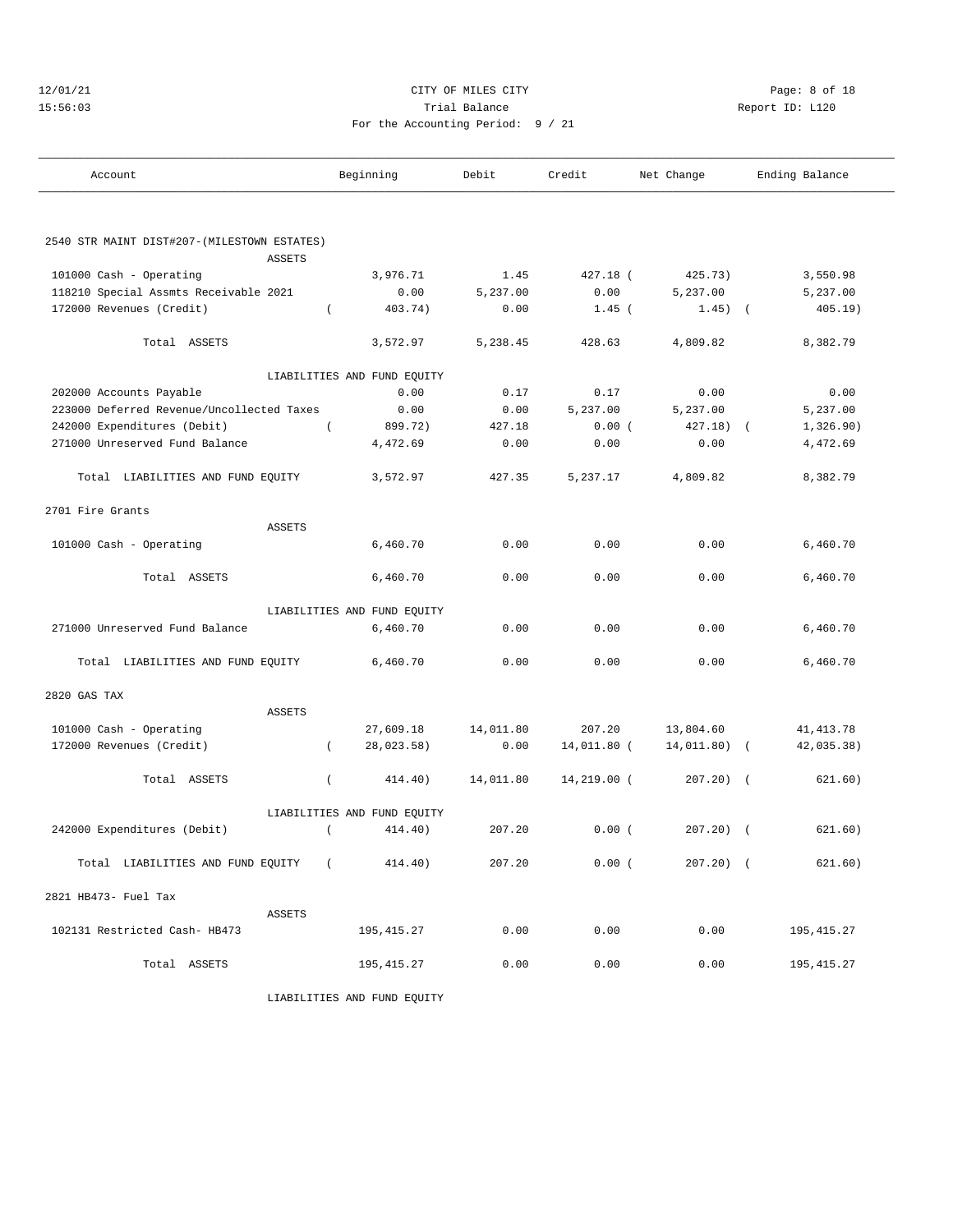## 12/01/21 CITY OF MILES CITY Page: 9 of 18 15:56:03 Trial Balance Report ID: L120 For the Accounting Period

——————————————————————————————————————————————————————————————————————————————————————————————————————————————————————————————————— Account and Beginning Debit Credit Net Change Ending Balance ———————————————————————————————————————————————————————————————————————————————————————————————————————————————————————————————————

| 271000 Unreserved Fund Balance             |                | 195,415.27                  | 0.00       | 0.00        | 0.00           |            | 195,415.27  |
|--------------------------------------------|----------------|-----------------------------|------------|-------------|----------------|------------|-------------|
| Total LIABILITIES AND FUND EQUITY          |                | 195, 415.27                 | 0.00       | 0.00        | 0.00           |            | 195, 415.27 |
| 2850 Southeastern Montana Dispatch-911     |                |                             |            |             |                |            |             |
| <b>ASSETS</b>                              |                |                             |            |             |                |            |             |
| 101000 Cash - Operating                    |                | 179,757.69                  | 65.60      | 67,962.11 ( | 67,896.51)     |            | 111,861.18  |
| 172000 Revenues (Credit)                   | $\left($       | 120,323.37)                 | 0.00       | 65.60(      | 65.60)         | $\sqrt{2}$ | 120,388.97) |
| Total ASSETS                               |                | 59, 434.32                  | 65.60      | 68,027.71 ( | 67,962.11)     | $\sqrt{2}$ | 8,527.79)   |
|                                            |                | LIABILITIES AND FUND EQUITY |            |             |                |            |             |
| 202000 Accounts Payable                    |                | 5,645.00                    | 53,038.86  | 53,038.86   | 0.00           |            | 5,645.00    |
| 242000 Expenditures (Debit)                | $\left($       | 47,657.71)                  | 67,962.11  | 0.00(       | $67,962.11)$ ( |            | 115,619.82) |
| 271000 Unreserved Fund Balance             |                | 101,447.03                  | 0.00       | 0.00        | 0.00           |            | 101,447.03  |
| Total LIABILITIES AND FUND EQUITY          |                | 59, 434.32                  | 121,000.97 | 53,038.86 ( | $67,962.11)$ ( |            | 8,527.79)   |
| 2880 LIBRARY GRANTS                        |                |                             |            |             |                |            |             |
| ASSETS                                     |                |                             |            |             |                |            |             |
| 101000 Cash - Operating                    | $\left($       | 1,643.73)                   | 421.26     | 0.00        | 421.26         | $\left($   | 1,222.47)   |
| 101003 Cash - per capita                   |                | 22,528.91                   | 0.00       | 0.00        | 0.00           |            | 22,528.91   |
| 101020 Cash - Partners Program             |                | 27,774.69                   | 0.00       | 0.00        | 0.00           |            | 27,774.69   |
| 101021 Cash-One Time Endowments            |                | 1,784.09                    | 0.00       | 0.00        | 0.00           |            | 1,784.09    |
| 101030 Cash - Sagebrush Fed/Base Grant     |                | 20, 212.89                  | 0.00       | 0.00        | 0.00           |            | 20, 212.89  |
| 101032 Cash- Library Board of Trustees Mul |                | 84,050.97                   | 0.00       | 0.00        | 0.00           |            | 84,050.97   |
| 172000 Revenues (Credit)                   |                | 1,377.23                    | 0.00       | 421.26 (    | 421.26)        |            | 955.97      |
| Total ASSETS                               |                | 156,085.05                  | 421.26     | 421.26      | 0.00           |            | 156,085.05  |
|                                            |                | LIABILITIES AND FUND EQUITY |            |             |                |            |             |
| 242000 Expenditures (Debit)                | $\overline{ }$ | 450.45)                     | 0.00       | 0.00        | 0.00           | $\sqrt{ }$ | 450.45)     |
| 271000 Unreserved Fund Balance             |                | 156,535.50                  | 0.00       | 0.00        | 0.00           |            | 156,535.50  |
| Total LIABILITIES AND FUND EQUITY          |                | 156,085.05                  | 0.00       | 0.00        | 0.00           |            | 156,085.05  |
| 2935 Historic Preservation                 |                |                             |            |             |                |            |             |
| <b>ASSETS</b>                              |                |                             |            |             |                |            |             |
| 101000 Cash - Operating                    |                | 26,908.77                   | 16.00      | 249.35 (    | 233.35)        |            | 26,675.42   |
| 172000 Revenues (Credit)                   | $\left($       | 108.59)                     | 0.00       | 0.00        | 0.00           | $\sqrt{2}$ | 108.59)     |
| Total ASSETS                               |                | 26,800.18                   | 16.00      | 249.35 (    | 233.35)        |            | 26,566.83   |
|                                            |                | LIABILITIES AND FUND EQUITY |            |             |                |            |             |
| 202000 Accounts Payable                    |                | 0.00                        | 0.61       | 0.61        | 0.00           |            | 0.00        |
| 242000 Expenditures (Debit)                | $\left($       | 904.12)                     | 249.35     | $16.00$ (   | $233.35)$ (    |            | 1,137.47)   |
| 271000 Unreserved Fund Balance             |                | 27,704.30                   | 0.00       | 0.00        | 0.00           |            | 27,704.30   |
| Total LIABILITIES AND FUND EQUITY          |                | 26,800.18                   | 249.96     | $16.61$ (   | 233.35)        |            | 26,566.83   |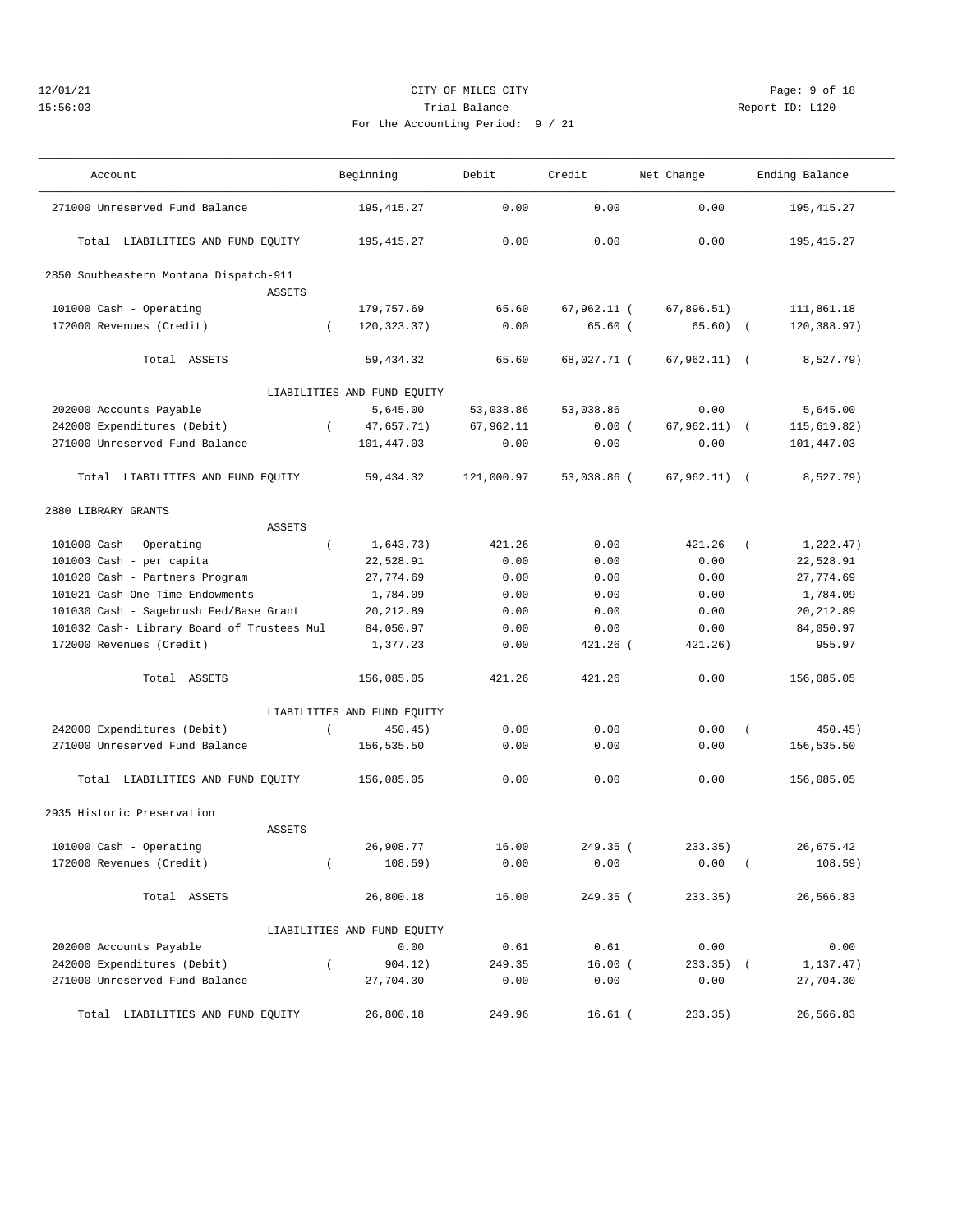## 12/01/21 Page: 10 of 18 15:56:03 Trial Balance Report ID: L120 For the Accounting Period: 9 / 21

———————————————————————————————————————————————————————————————————————————————————————————————————————————————————————————————————

| Account                                    |            | Beginning                   | Debit      | Credit      | Net Change      |            | Ending Balance |
|--------------------------------------------|------------|-----------------------------|------------|-------------|-----------------|------------|----------------|
| 2985 RETIRED SENIOR VOLUNTEER PROG (RSVP)  |            |                             |            |             |                 |            |                |
| <b>ASSETS</b>                              |            |                             |            |             |                 |            |                |
| 101000 Cash - Operating                    | $\left($   | 7,182.58)                   | 6,238.73   | 8,850.34 (  | $2,611.61)$ (   |            | 9,794.19)      |
| 101004 RSVP Non-Federal Cash Operating-Cus |            | 4,932.20                    | 2,341.00   | 1,394.87    | 946.13          |            | 5,878.33       |
| 101008 RSVP- Custer Excess                 |            | 18,679.00                   | 0.00       | $122.50$ (  | 122.50)         |            | 18,556.50      |
| 103100 Petty Cash-                         |            | 200.00                      | 0.00       | 0.00        | 0.00            |            | 200.00         |
| 172000 Revenues (Credit)                   | $\sqrt{2}$ | 11,826.53)                  | 0.00       | 8,579.73 (  | 8,579.73) (     |            | 20, 406.26)    |
| Total ASSETS                               |            | 4,802.09                    | 8,579.73   | 18,947.44 ( | $10,367.71)$ (  |            | 5, 565.62)     |
|                                            |            | LIABILITIES AND FUND EQUITY |            |             |                 |            |                |
| 202000 Accounts Payable                    |            | 0.00                        | 3,745.95   | 3,745.95    | 0.00            |            | 0.00           |
| 242000 Expenditures (Debit)                | $\left($   | 16, 953.57)                 | 10,370.02  | $2.31$ (    | $10, 367.71)$ ( |            | 27, 321. 28)   |
| 271000 Unreserved Fund Balance             |            | 21,755.66                   | 0.00       | 0.00        | 0.00            |            | 21,755.66      |
| Total LIABILITIES AND FUND EQUITY          |            | 4,802.09                    | 14, 115.97 | 3,748.26 (  | $10,367.71)$ (  |            | 5, 565.62)     |
| 2991 Federal Recovery Funds                |            |                             |            |             |                 |            |                |
| ASSETS                                     |            |                             |            |             |                 |            |                |
| 101000 Cash - Operating                    |            | 1,058,649.78                | 0.00       | 0.00        | 0.00            |            | 1,058,649.78   |
| 172000 Revenues (Credit)                   | $\left($   | 3, 174.50)                  | 0.00       | 0.00        | 0.00            | $\left($   | 3, 174.50)     |
| Total ASSETS                               |            | 1,055,475.28                | 0.00       | 0.00        | 0.00            |            | 1,055,475.28   |
|                                            |            | LIABILITIES AND FUND EQUITY |            |             |                 |            |                |
| 223800 Deferred Revenue-Other              |            | 1,055,475.28                | 0.00       | 0.00        | 0.00            |            | 1,055,475.28   |
| Total LIABILITIES AND FUND EQUITY          |            | 1,055,475.28                | 0.00       | 0.00        | 0.00            |            | 1,055,475.28   |
| 3301 Judgement Settlement/Southgate        |            |                             |            |             |                 |            |                |
| <b>ASSETS</b>                              |            |                             |            |             |                 |            |                |
| 101000 Cash - Operating                    | $\left($   | 1,004.54)                   | 107.92     | 0.00        | 107.92          | $\sqrt{2}$ | 896.62)        |
| 113220 Tax receivables Real-2020           |            | 550.38                      | 0.00       | $103.15$ (  | 103.15)         |            | 447.23         |
| 115221 Tax Receivable Personal-2021        |            | 92.56                       | 0.00       | 4.77 (      | 4.77)           |            | 87.79          |
| 172000 Revenues (Credit)                   | $\left($   | 1, 186.38)                  | 0.00       | 107.92 (    | $107.92)$ (     |            | 1, 294.30)     |
| Total ASSETS                               | $\left($   | 1,547.98)                   | 107.92     | $215.84$ (  | $107.92)$ (     |            | 1,655.90)      |
|                                            |            | LIABILITIES AND FUND EQUITY |            |             |                 |            |                |
| 223100 Deferred Revenue - Real Prop Taxes  |            | 550.38                      | 103.15     | 0.00(       | 103.15)         |            | 447.23         |
| 223200 Deferred Revenue - Pers Prop Taxes  |            | 92.56                       | 4.77       | 0.00(       | 4.77)           |            | 87.79          |
| 271000 Unreserved Fund Balance             | $\left($   | 2,190.92)                   | 0.00       | 0.00        | $0.00$ (        |            | 2,190.92)      |
| Total LIABILITIES AND FUND EQUITY          | $\sqrt{2}$ | 1,547.98)                   | 107.92     | 0.00(       | $107.92)$ (     |            | 1,655.90)      |
| 3400 SID REVOLVING FUND                    |            |                             |            |             |                 |            |                |
| ASSETS                                     |            |                             |            |             |                 |            |                |
| 101000 Cash - Operating                    |            | 2,985.00                    | 0.00       | 0.00        | 0.00            |            | 2,985.00       |
| Total ASSETS                               |            | 2,985.00                    | 0.00       | 0.00        | 0.00            |            | 2,985.00       |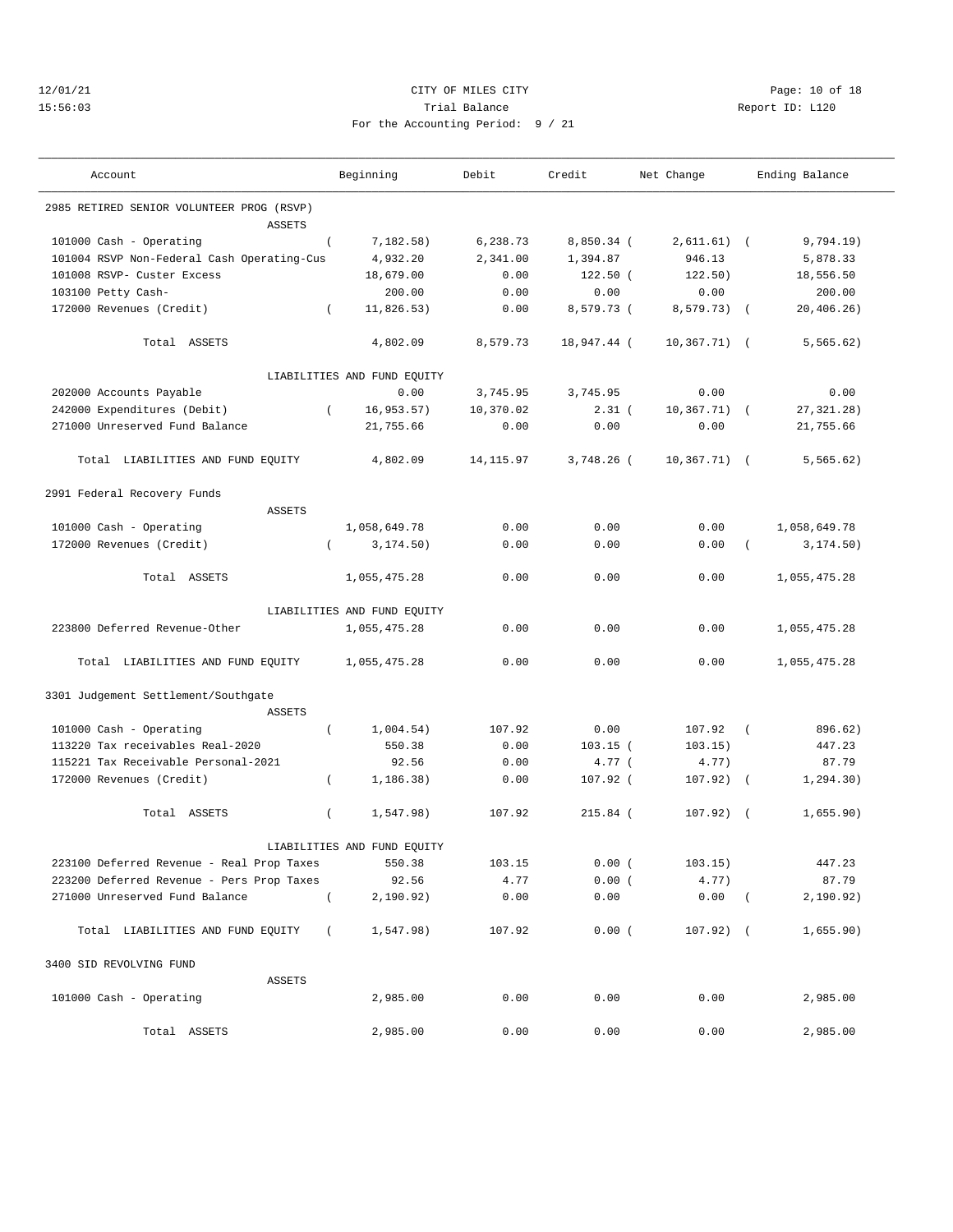## 12/01/21 **CITY OF MILES CITY CITY CITY Page: 11 of 18** 15:56:03 Trial Balance Report ID: L120 For the Accounting Period: 9 / 21

| Account                                    |          | Beginning                   | Debit    | Credit   | Net Change  |          | Ending Balance |
|--------------------------------------------|----------|-----------------------------|----------|----------|-------------|----------|----------------|
|                                            |          |                             |          |          |             |          |                |
|                                            |          | LIABILITIES AND FUND EQUITY |          |          |             |          |                |
| 271000 Unreserved Fund Balance             |          | 2,985.00                    | 0.00     | 0.00     | 0.00        |          | 2,985.00       |
| Total LIABILITIES AND FUND EQUITY          |          | 2,985.00                    | 0.00     | 0.00     | 0.00        |          | 2,985.00       |
| 3670 SID 211                               |          |                             |          |          |             |          |                |
| <b>ASSETS</b>                              |          |                             |          |          |             |          |                |
| 101000 Cash - Operating                    |          | 6,703.66                    | 0.00     | 0.00     | 0.00        |          | 6,703.66       |
| 118210 Special Assmts Receivable 2021      |          | 0.00                        | 3,790.06 | 0.00     | 3,790.06    |          | 3,790.06       |
| 119000 Special Assmt Recbl - Deferred      |          | 29,443.89                   | 0.00     | 0.00     | 0.00        |          | 29,443.89      |
| 172000 Revenues (Credit)                   |          | 373.25)                     | 0.00     | 0.00     | 0.00        |          | 373.25)        |
| Total ASSETS                               |          | 35,774.30                   | 3,790.06 | 0.00     | 3,790.06    |          | 39,564.36      |
|                                            |          | LIABILITIES AND FUND EQUITY |          |          |             |          |                |
| 223000 Deferred Revenue/Uncollected Taxes  |          | 29,070.64                   | 0.00     | 3,790.06 | 3,790.06    |          | 32,860.70      |
| 223100 Deferred Revenue - Real Prop Taxes  |          | 373.25                      | 0.00     | 0.00     | 0.00        |          | 373.25         |
| 242000 Expenditures (Debit)                | $\left($ | 2, 266.10)                  | 0.00     | 0.00     | 0.00        | $\left($ | 2, 266.10)     |
| 271000 Unreserved Fund Balance             |          | 8,596.51                    | 0.00     | 0.00     | 0.00        |          | 8,596.51       |
| Total LIABILITIES AND FUND EQUITY          |          | 35,774.30                   | 0.00     | 3,790.06 | 3,790.06    |          | 39,564.36      |
| 4000 General Fund Capitol Improvement Fund |          |                             |          |          |             |          |                |
| <b>ASSETS</b>                              |          |                             |          |          |             |          |                |
| 101000 Cash - Operating                    | $\left($ | 23,301.71)                  | 0.00     | 0.00     | 0.00        |          | 23,301.71)     |
| 172000 Revenues (Credit)                   |          | 6.69)                       | 0.00     | 0.00     | 0.00        |          | 6.69)          |
| Total ASSETS                               | $\left($ | 23,308.40)                  | 0.00     | 0.00     | 0.00        |          | 23,308.40)     |
|                                            |          | LIABILITIES AND FUND EQUITY |          |          |             |          |                |
| 242000 Expenditures (Debit)                | $\left($ | 62, 386.00)                 | 0.00     | 0.00     | 0.00        |          | 62, 386.00)    |
| 271000 Unreserved Fund Balance             |          | 39,077.60                   | 0.00     | 0.00     | 0.00        |          | 39,077.60      |
| Total LIABILITIES AND FUND EQUITY          | $\left($ | 23,308.40)                  | 0.00     | 0.00     | 0.00        | $\left($ | 23,308.40)     |
| 4010 Fire Dept Captial Imprvmt Fund        |          |                             |          |          |             |          |                |
| <b>ASSETS</b>                              |          |                             |          |          |             |          |                |
| 101040 Cash - FD(Exhaust Removal & Turnout |          | 1,000.00                    | 726.00   | 0.00     | 726.00      |          | 1,726.00       |
| 172000 Revenues (Credit)                   |          | 0.00                        | 0.00     | 726.00 ( | $726.00)$ ( |          | 726.00)        |
| Total ASSETS                               |          | 1,000.00                    | 726.00   | 726.00   | 0.00        |          | 1,000.00       |
|                                            |          | LIABILITIES AND FUND EQUITY |          |          |             |          |                |
| 271000 Unreserved Fund Balance             |          | 1,000.00                    | 0.00     | 0.00     | 0.00        |          | 1,000.00       |
| Total LIABILITIES AND FUND EQUITY          |          | 1,000.00                    | 0.00     | 0.00     | 0.00        |          | 1,000.00       |

4050 Ambulance Capital Improvement Fund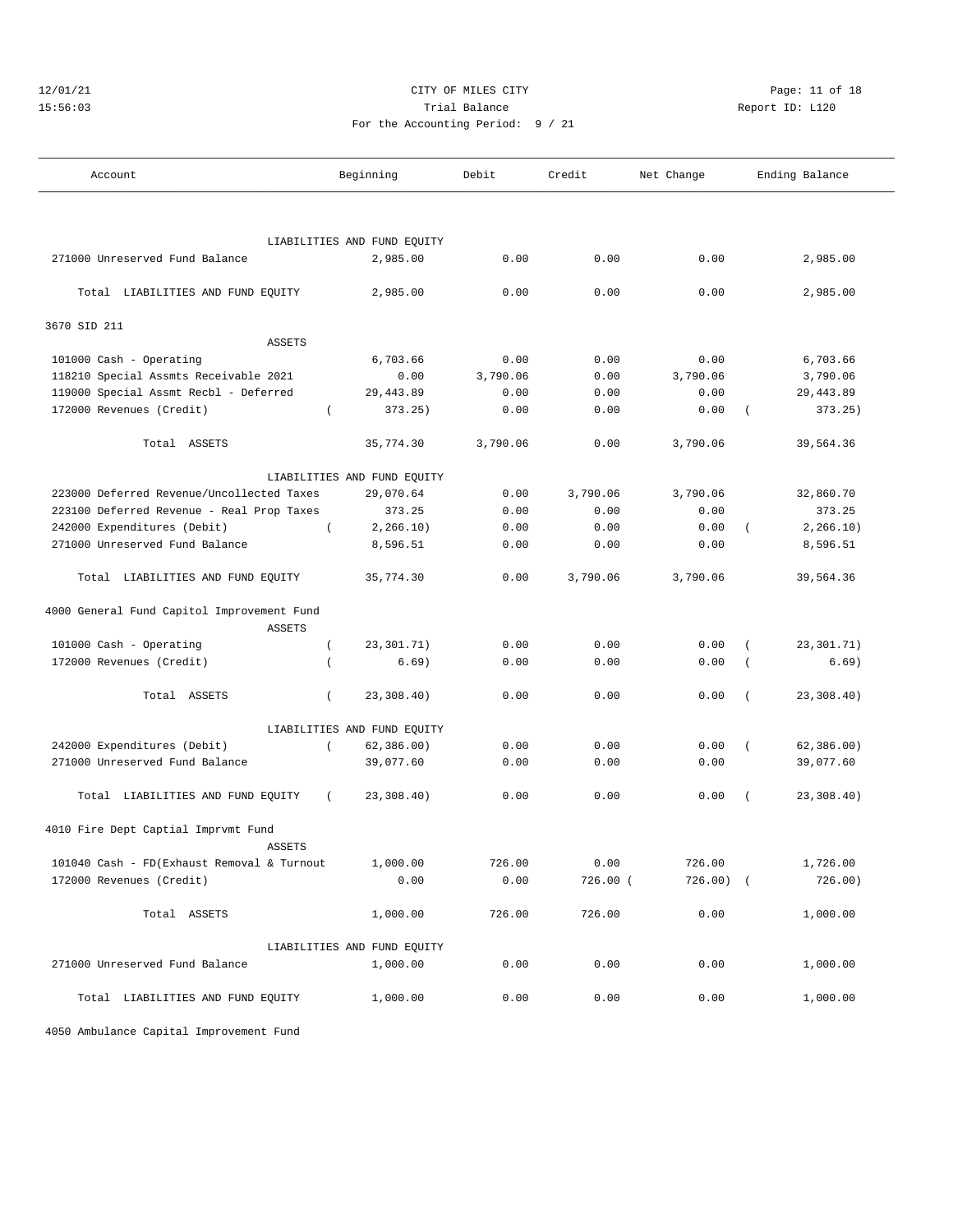## 12/01/21 **CITY OF MILES CITY CITY CITY Page: 12 of 18** 15:56:03 Trial Balance Report ID: L120 For the Accounting Period: 9 / 21

| Account                                      | Beginning                   | Debit      | Credit       | Net Change  | Ending Balance                 |
|----------------------------------------------|-----------------------------|------------|--------------|-------------|--------------------------------|
| <b>ASSETS</b>                                |                             |            |              |             |                                |
| 101000 Cash - Operating                      | 14,479.06                   | 0.00       | 0.00         | 0.00        | 14,479.06                      |
| Total ASSETS                                 | 14,479.06                   | 0.00       | 0.00         | 0.00        | 14,479.06                      |
|                                              | LIABILITIES AND FUND EQUITY |            |              |             |                                |
| 271000 Unreserved Fund Balance               | 14,479.06                   | 0.00       | 0.00         | 0.00        | 14,479.06                      |
| Total LIABILITIES AND FUND EQUITY            | 14,479.06                   | 0.00       | 0.00         | 0.00        | 14,479.06                      |
| 4060 CAPITAL IMPROV-PUBLIC WORKS             |                             |            |              |             |                                |
| <b>ASSETS</b>                                |                             |            |              |             |                                |
| 101000 Cash - Operating                      | 106,581.52                  | 488.89     | 0.00         | 488.89      | 107,070.41                     |
| 122000 Accounts Receivable                   | 10,950.00                   | 150.00     | $300.00$ (   | 150.00)     | 10,800.00                      |
| 172000 Revenues (Credit)                     | 11,266.35)<br>$\left($      | 0.00       | 338.89 (     | 338.89)     | 11,605.24)                     |
|                                              |                             |            |              |             |                                |
| Total ASSETS                                 | 106,265.17                  | 638.89     | 638.89       | 0.00        | 106,265.17                     |
|                                              |                             |            |              |             |                                |
|                                              | LIABILITIES AND FUND EQUITY |            |              |             |                                |
| 271000 Unreserved Fund Balance               | 106,265.17                  | 0.00       | 0.00         | 0.00        | 106,265.17                     |
| Total LIABILITIES AND FUND EQUITY            | 106,265.17                  | 0.00       | 0.00         | 0.00        | 106,265.17                     |
| 5210 WATER UTILITY                           |                             |            |              |             |                                |
| <b>ASSETS</b>                                |                             |            |              |             |                                |
| 101000 Cash - Operating                      | 1,835,853.98                | 298,892.32 | 153,100.33   | 145,791.99  | 1,981,645.97                   |
| 101008 RSVP- Custer Excess                   | 40.47)<br>$\left($          | 0.00       | 0.00         | 0.00        | 40.47)<br>$\left($             |
| 101010 Deposit Cash                          | 113,900.00                  | 1,500.00   | $1,550.00$ ( | 50.00)      | 113,850.00                     |
| 102113 Cash - NE Water Line Proj             | 764,994.48                  | 0.00       | 0.00         | 0.00        | 764,994.48                     |
| 102240 Cash - Replacement & Depreciation     | 1,489,589.35                | 0.00       | 0.00         | 0.00        | 1,489,589.35                   |
| 102250 Cash - System Devlopment Fees         | 321, 224.92                 | 600.00     | 0.00         | 600.00      | 321,824.92                     |
| 102270 Cash - Curb Stop Replacement Fee      | 429,616.19                  | 3,585.92   | 2,310.55     | 1,275.37    | 430,891.56                     |
| 102312 RevBnd/CurYearDebt-DNRC/CarbonTank    | 23,082.50                   | 11,541.25  | 0.00         | 11,541.25   | 34,623.75                      |
| 102313 RevBnd/CurYearDebt-DNRC/NE WtrLine    | 23,618.30                   | 11,809.17  | 0.00         | 11,809.17   | 35, 427.47                     |
| 102315 RevBnd/CurYearDebt-ARRA/NE Water Li   | 3,175.57                    | 1,587.81   | 0.00         | 1,587.81    | 4,763.38                       |
| 102322 RevBnd/Reserve-DNRC/CarbonTank        | 153,009.00                  | 0.00       | 0.00         | 0.00        | 153,009.00                     |
| 102323 RevBnd/Reserve-DNRC/NE WtrLine        | 128,653.00                  | 0.00       | 0.00         | 0.00        | 128,653.00                     |
| 102325 RevBnd/Reserve-ARRA B-NE Waterline    | 18,245.00                   | 0.00       | 0.00         | 0.00        | 18,245.00                      |
| 103000 Petty Cash                            | 330.00                      | 0.00       | 0.00         | 0.00        | 330.00                         |
| 122000 Accounts Receivable                   | 316,914.68                  | 219,140.36 | 300,858.28 ( | 81,717.92)  | 235,196.76                     |
| 122020 Accounts Receivable-\$2.00 State Ass( | 12.00)                      | 0.00       | 0.00         | 0.00        | 12.00)<br>$\overline{(\cdot)}$ |
| 162000 Deferred outflows-GASB68              | 162,929.00                  | 0.00       | 0.00         | 0.00        | 162,929.00                     |
| 172000 Revenues (Credit)                     | 574,877.07)<br>$\left($     | 1,200.26   | 214,990.08 ( | 213,789.82) | 788,666.89)                    |
| 181000 Land                                  | 41,844.00                   | 0.00       | 0.00         | 0.00        | 41,844.00                      |
| 182000 Buildings                             | 22,997.00                   | 0.00       | 0.00         | 0.00        | 22,997.00                      |
| 182100 Allowance for Depr - Buildings (Cre(  | 22,997.00)                  | 0.00       | 0.00         | 0.00        | 22,997.00)                     |
| 186000 Machinery and Equipment               | 752,520.36                  | 0.00       | 0.00         | 0.00        | 752,520.36                     |
| 186100 Allowance for Depr - Machinery & Eq(  | 373,105.00)                 | 0.00       | 0.00         | 0.00        | 373,105.00)                    |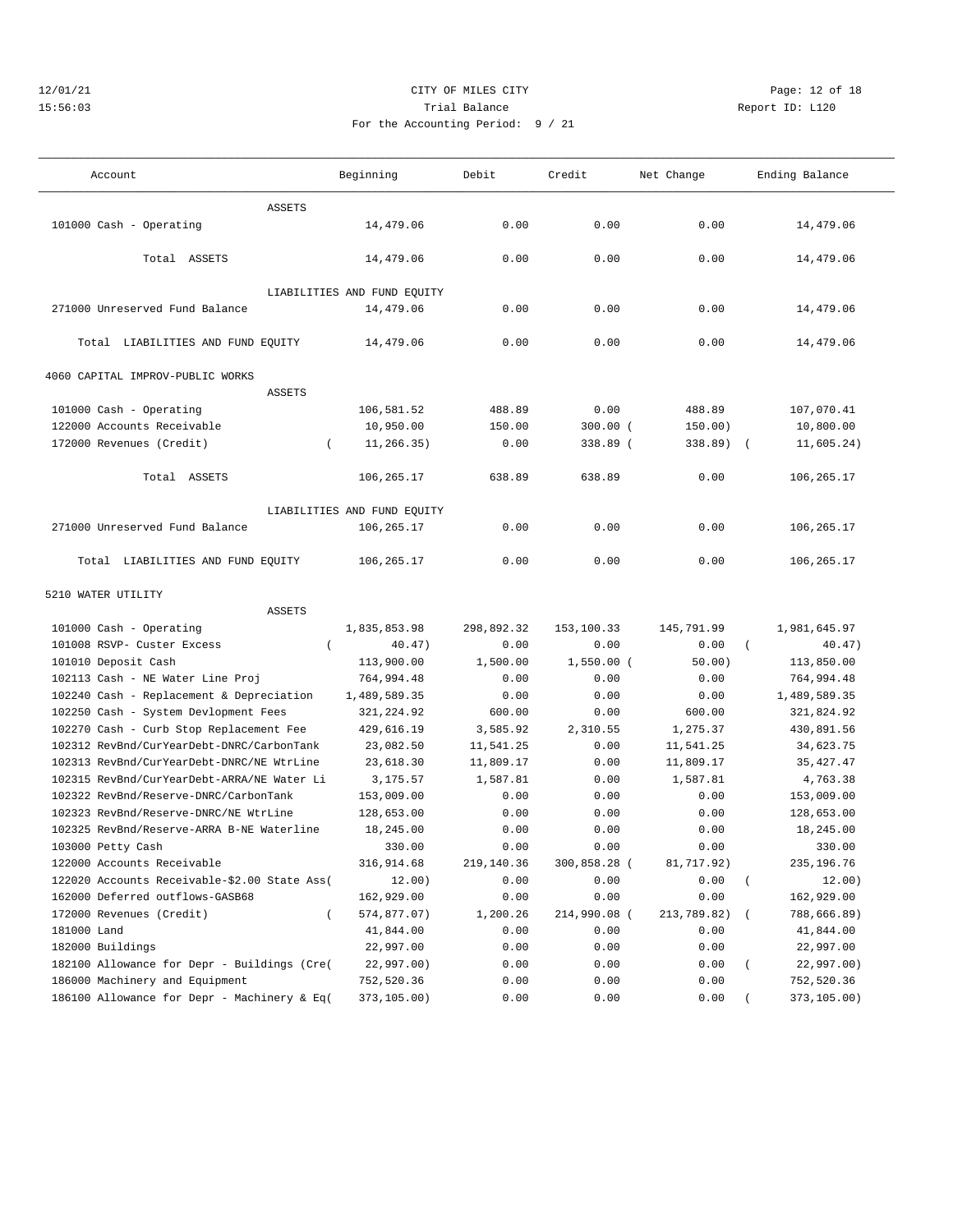## 12/01/21 Page: 13 of 18 15:56:03 Trial Balance Report ID: L120 For the Accounting Period: 9 / 21

| Account                                             | Beginning                   | Debit        | Credit       | Net Change   | Ending Balance            |  |
|-----------------------------------------------------|-----------------------------|--------------|--------------|--------------|---------------------------|--|
| 188000 Const. Work in Progress-NE Wtr Line          | 60,813.14                   | 0.00         | 0.00         | 0.00         | 60,813.14                 |  |
| 189100 Source of Supply                             | 3,542,842.49                | 0.00         | 0.00         | 0.00         | 3,542,842.49              |  |
| 189110 Allowance for Depreciation - Source(         | 916, 152.00)                | 0.00         | 0.00         | 0.00         | 916, 152.00)              |  |
| 189300 Treatment Plant                              | 3,752,487.07                | 0.00         | 0.00         | 0.00         | 3,752,487.07              |  |
| 189310 Allowance for Depr - Treatment Plan(         | 2,184,998.00)               | 0.00         | 0.00         | 0.00         | 2,184,998.00)             |  |
| 189400 Transmission & Distribution                  | 16,396,939.19               | 0.00         | 0.00         | 0.00         | 16,396,939.19             |  |
| 189410 Allowance for Depr - Trans & Distri(         | 5,034,306.00                | 0.00         | 0.00         | 0.00         | 5,034,306.00)             |  |
| Total ASSETS                                        | 21, 249, 091.68             | 549,857.09   | 672,809.24 ( | 122, 952.15) | 21, 126, 139.53           |  |
|                                                     | LIABILITIES AND FUND EQUITY |              |              |              |                           |  |
| 202000 Accounts Payable                             | 21,011.03                   | 42,469.66    | 42,469.66    | 0.00         | 21,011.03                 |  |
| 214000 Deposits Payable                             | 111,850.00                  | 1,550.00     | $1,500.00$ ( | 50.00)       | 111,800.00                |  |
| 214010 Refunds Payable                              | 0.00                        | 426.86       | 521.92       | 95.06        | 95.06                     |  |
| 223899 Deferred inflows-GASB 68                     | 74,271.00                   | 0.00         | 0.00         | 0.00         | 74,271.00                 |  |
| 231000 BONDS PAYABLE                                | 3,784,000.00                | 0.00         | 0.00         | 0.00         | 3,784,000.00              |  |
| 237000 Net Pension liability-GASB 68                | 715,179.00                  | 0.00         | 0.00         | 0.00         | 715,179.00                |  |
| 238000 Other Post Employment Benefits               | 144,330.00                  | 0.00         | 0.00         | 0.00         | 144,330.00                |  |
| 239000 Compensated Absences Payable                 | 103,068.00                  | 0.00         | 0.00         | 0.00         | 103,068.00                |  |
| 242000 Expenditures (Debit)<br>$\left($             | 324,603.91)                 | 122,997.21   | 0.00(        | 122,997.21)  | 447,601.12)<br>$\left($   |  |
| 250300 Reserve Revenue Bond - Current Debt          | 323, 303.85                 | 0.00         | 0.00         | 0.00         | 323, 303.85               |  |
| 250500 Reserve - System Dev Fees                    | 171,098.25                  | 0.00         | 0.00         | 0.00         | 171,098.25                |  |
| 250600 Reserve for Replacement & Depreciat          | 1,351,889.30                | 0.00         | 0.00         | 0.00         | 1,351,889.30              |  |
| 271000 Unreserved Fund Balance                      | 518, 467.93)                | 0.00         | 0.00         | 0.00         | 518, 467. 93)<br>$\left($ |  |
| 272000 Unreserved Retained Earnings                 | 15, 292, 163.09             | 0.00         | 0.00         | 0.00         | 15, 292, 163.09           |  |
| Total LIABILITIES AND FUND EQUITY                   | 21, 249, 091.68             | 167, 443. 73 | 44,491.58 (  | 122, 952.15) | 21, 126, 139.53           |  |
| 5310 SEWER UTILITY                                  |                             |              |              |              |                           |  |
| <b>ASSETS</b>                                       |                             |              |              |              |                           |  |
| 101000 Cash - Operating                             | 3, 374, 867.63              | 172,100.85   | 135,775.11   | 36, 325.74   | 3, 411, 193.37            |  |
| 102240 Cash - Replacement & Depreciation            | 195,098.39                  | 0.00         | 0.00         | 0.00         | 195,098.39                |  |
| 102250 Cash - System Devlopment Fees                | 152,040.91                  | 0.00         | 0.00         | 0.00         | 152,040.91                |  |
| 102279 WWtr Treatment Plant-Phase II Const          | 661,857.76                  | 0.00         | 0.00         | 0.00         | 661,857.76                |  |
| 102316 RevBnd/CurYearDebt-Phase 1 Haynes L          | 16,776.70                   | 8,388.33     | 0.00         | 8,388.33     | 25,165.03                 |  |
| 102317 RevBnd/CurYearDebt-WWTP Phase II<br>$\left($ | 131,929.54)                 | 32,943.75    | 0.00         | 32,943.75    | 98,985.79)                |  |
| 102390 REV BOND/RESERVE-Sewer Phase 1               | 101,735.00                  | 0.00         | 0.00         | 0.00         | 101,735.00                |  |
| 102396 REV BOND/RESERVE-SEWER PHASE II              | 201,275.00                  | 0.00         | 0.00         | 0.00         | 201, 275.00               |  |
| 122000 Accounts Receivable                          | 195, 275. 77                | 169, 253.43  | 169,609.73 ( | 356.30)      | 194,919.47                |  |
| 132000 Due From Government (Short Term)             | 382.50                      | 0.00         | 0.00         | 0.00         | 382.50                    |  |
| 162000 Deferred outflows-GASB68                     | 132,423.00                  | 0.00         | 0.00         | 0.00         | 132,423.00                |  |
| 172000 Revenues (Credit)<br>$\left($                | 352,886.00)                 | 28.16        | 171,811.45 ( | 171,783.29)  | 524,669.29)               |  |
| 181000 Land                                         | 2.00                        | 0.00         | 0.00         | 0.00         | 2.00                      |  |
| 186000 Machinery and Equipment                      | 985,994.70                  | 0.00         | 0.00         | 0.00         | 985,994.70                |  |
| 186100 Allowance for Depr - Machinery & Eq(         | 595,207.00)                 | 0.00         | 0.00         | 0.00         | 595,207.00)               |  |
| 188000 Const. Work in Progress-NE Wtr Line          | 39,697.36                   | 0.00         | 0.00         | 0.00         | 39,697.36                 |  |
| 189300 Treatment Plant                              | 11,906,458.06               | 0.00         | 0.00         | 0.00         | 11,906,458.06             |  |
| 189310 Allowance for Depr - Treatment Plan(         | 2,057,719.00)               | 0.00         | 0.00         | 0.00         | 2,057,719.00)             |  |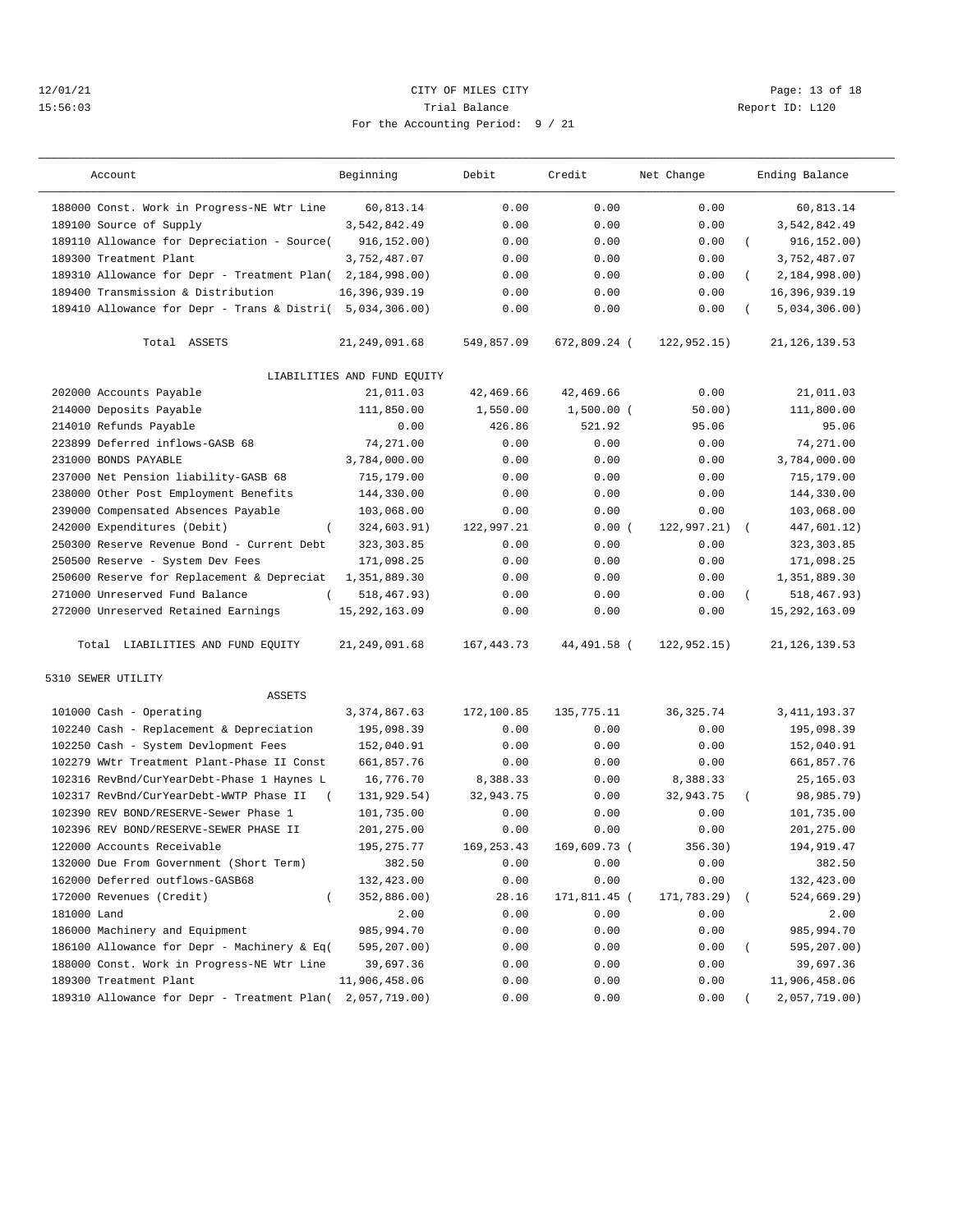## 12/01/21 **CITY OF MILES CITY CITY CITY PAGE:** 14 of 18 15:56:03 Trial Balance Report ID: L120 For the Accounting Period: 9 / 21

| Account                                                   | Beginning                   | Debit      | Credit       | Net Change   |                  | Ending Balance  |
|-----------------------------------------------------------|-----------------------------|------------|--------------|--------------|------------------|-----------------|
| 189400 Transmission & Distribution                        | 4,594,921.03                | 0.00       | 0.00         | 0.00         |                  | 4,594,921.03    |
| 189410 Allowance for Depr - Trans & Distri( 1,899,158.00) |                             | 0.00       | 0.00         | 0.00         |                  | 1,899,158.00)   |
| Total ASSETS                                              | 17,521,906.27               | 382,714.52 | 477,196.29 ( | 94,481.77)   |                  | 17, 427, 424.50 |
|                                                           | LIABILITIES AND FUND EQUITY |            |              |              |                  |                 |
| 202000 Accounts Payable                                   | 0.00                        | 27, 359.18 | 27, 359.18   | 0.00         |                  | 0.00            |
| 214010 Refunds Payable                                    | 0.00                        | 95.06      | 0.00(        | 95.06)       |                  | 95.06)          |
| 223899 Deferred inflows-GASB 68                           | 60,365.00                   | 0.00       | 0.00         | 0.00         |                  | 60,365.00       |
| 231300 Bonds Pay 1979 Issue                               | 940,000.00                  | 0.00       | 0.00         | 0.00         |                  | 940,000.00      |
| 231301 WWTP #2 Bonds Pay                                  | 4,921,000.00                | 0.00       | 0.00         | 0.00         |                  | 4,921,000.00    |
| 237000 Net Pension liability-GASB 68                      | 581,270.00                  | 0.00       | 0.00         | 0.00         |                  | 581,270.00      |
| 238000 Other Post Employment Benefits                     | 108,247.00                  | 0.00       | 0.00         | 0.00         |                  | 108,247.00      |
| 239000 Compensated Absences Payable                       | 78,980.00                   | 0.00       | 0.00         | 0.00         |                  | 78,980.00       |
| 242000 Expenditures (Debit)<br>$\left($                   | 267,929.95)                 | 94,386.71  | 0.00(        | 94,386.71)   | $\left($         | 362, 316.66)    |
| 250500 Reserve - System Dev Fees                          | 82,925.91                   | 0.00       | 0.00         | 0.00         |                  | 82,925.91       |
| 250600 Reserve for Replacement & Depreciat                | 1,666,491.83                | 0.00       | 0.00         | 0.00         |                  | 1,666,491.83    |
| 271000 Unreserved Fund Balance                            | 394,844.93)                 | 0.00       | 0.00         | 0.00         |                  | 394,844.93)     |
| 272000 Unreserved Retained Earnings                       | 9,745,401.41                | 0.00       | 0.00         | 0.00         |                  | 9,745,401.41    |
| Total LIABILITIES AND FUND EQUITY                         | 17,521,906.27               | 121,840.95 | 27,359.18 (  | 94, 481. 77) |                  | 17, 427, 424.50 |
| 5510 AMBULANCE FUND                                       |                             |            |              |              |                  |                 |
| <b>ASSETS</b>                                             |                             |            |              |              |                  |                 |
| 101000 Cash - Operating                                   | 10,702.41                   | 53, 362.20 | 57,608.46 (  | 4,246.26)    |                  | 6,456.15        |
| 113216 Tax Receivables real-2016                          | 2.23)                       | 0.00       | 0.00         | 0.00         | $\overline{(\ }$ | 2.23)           |
| 113217 Tax receivables real-2017<br>$\overline{ }$        | 5.62)                       | 0.00       | $1.65$ (     | 1.65)        | $\overline{ }$   | 7.27)           |
| 113218 Tax Receivables real-2018                          | 25.92                       | 0.00       | $4.66$ (     | 4.66)        |                  | 21.26           |
| 113219 Tax receivables Real-2019                          | 23.99                       | 0.00       | $4.72$ (     | 4.72)        |                  | 19.27           |
| 113220 Tax receivables Real-2020                          | 51.37                       | 0.00       | 9.63(        | 9.63)        |                  | 41.74           |
| 115217 Tax receivable personal-2017<br>$\left($           | 0.06)                       | 0.00       | 0.00         | 0.00         |                  | 0.06)           |
| 115218 Tax Receivable Personal-2018<br>$\overline{(\ }$   | 0.05)                       | 0.00       | 0.00         | 0.00         |                  | 0.05)           |
| 115219 Tax Receivable Personal-2019                       | 0.02                        | 0.00       | 0.00         | 0.00         |                  | 0.02            |
| 115221 Tax Receivable Personal-2021                       | 8.65                        | 0.00       | $0.44$ (     | 0.44)        |                  | 8.21            |
| 122000 Accounts Receivable                                | 487,649.64                  | 34, 303.61 | 76,771.75 (  | 42, 468.14)  |                  | 445,181.50      |
| $\left($<br>122100 Acct Receivable                        | 235,820.86)                 | 0.00       | 0.00         | 0.00         | $\left($         | 235,820.86)     |
| 132000 Due From Government (Short Term)                   | 12,350.00                   | 0.00       | 0.00         | 0.00         |                  | 12,350.00       |
| 162000 Deferred outflows-GASB68                           | 160,860.00                  | 0.00       | 0.00         | 0.00         |                  | 160,860.00      |
| 172000 Revenues (Credit)<br>$\left($                      | 239,075.03)                 | 0.00       | 34,561.47 (  | 34,561.47)   |                  | 273,636.50)     |
| 186000 Machinery and Equipment                            | 1,052,480.52                | 0.00       | 0.00         | 0.00         |                  | 1,052,480.52    |
| 186100 Allowance for Depr - Machinery & Eq(               | 425,843.00)                 | 0.00       | 0.00         | 0.00         |                  | 425,843.00)     |
|                                                           |                             |            |              |              |                  |                 |
| Total ASSETS                                              | 823,405.67                  | 87,665.81  | 168,962.78 ( | 81,296.97)   |                  | 742,108.70      |
|                                                           | LIABILITIES AND FUND EQUITY |            |              |              |                  |                 |
| 202000 Accounts Payable                                   | 0.00                        | 8,282.56   | 8,282.56     | 0.00         |                  | 0.00            |
| 223100 Deferred Revenue - Real Prop Taxes (               | 98.13)                      | 20.66      | 0.00(        | $20.66)$ (   |                  | 118.79)         |
| 223200 Deferred Revenue - Pers Prop Taxes (               | 26.02)                      | 0.44       | 0.00(        | $0.44)$ (    |                  | 26.46)          |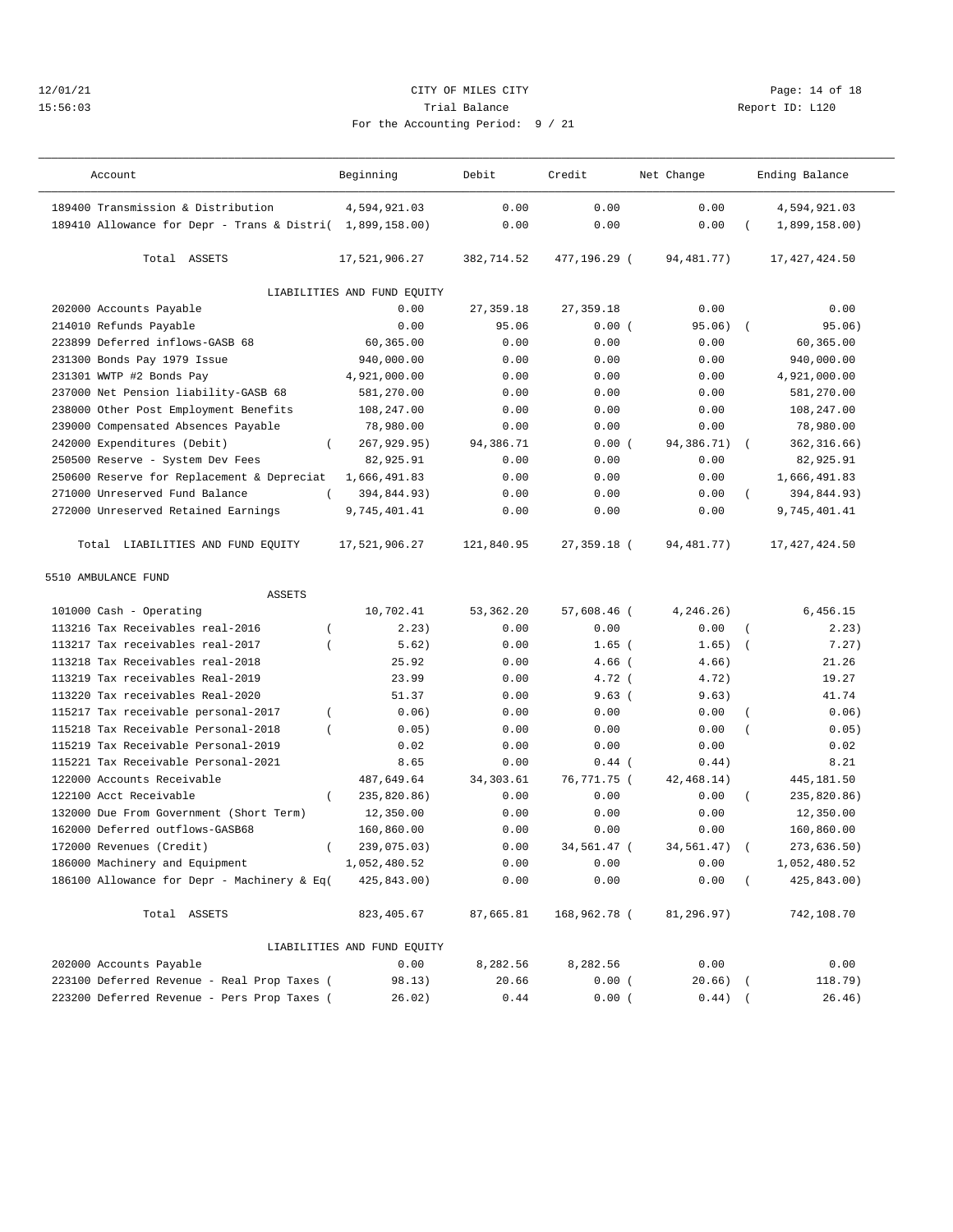## 12/01/21 Page: 15 of 18 15:56:03 Trial Balance Report ID: L120 For the Accounting Period: 9 / 21

| Account                                                                                 | Beginning                   | Debit      | Credit       | Net Change   |                | Ending Balance  |
|-----------------------------------------------------------------------------------------|-----------------------------|------------|--------------|--------------|----------------|-----------------|
| 223899 Deferred inflows-GASB 68                                                         | 1,467.00                    | 0.00       | 0.00         | 0.00         |                | 1,467.00        |
| 235000 CONTRACTS/NOTES/LOANS PAYABLE<br>$\left($                                        | 0.01)                       | 0.00       | 0.00         | 0.00         | $\overline{ }$ | 0.01)           |
| 237000 Net Pension liability-GASB 68                                                    | 281,739.00                  | 0.00       | 0.00         | 0.00         |                | 281,739.00      |
| 238000 Other Post Employment Benefits                                                   | 72,165.00                   | 0.00       | 0.00         | 0.00         |                | 72,165.00       |
| 239000 Compensated Absences Payable                                                     | 65,171.00                   | 0.00       | 0.00         | 0.00         |                | 65,171.00       |
| 242000 Expenditures (Debit)<br>$\left($                                                 | 197,749.37)                 | 81,275.87  | 0.00(        | 81, 275.87)  | $\left($       | 279,025.24)     |
| 271000 Unreserved Fund Balance<br>$\left($                                              | 139,528.00)                 | 0.00       | 0.00         | 0.00         |                | 139,528.00)     |
| 272000 Unreserved Retained Earnings                                                     | 740,265.20                  | 0.00       | 0.00         | 0.00         |                | 740,265.20      |
| Total LIABILITIES AND FUND EQUITY                                                       | 823, 405.67                 | 89,579.53  | 8,282.56 (   | 81,296.97)   |                | 742,108.70      |
| 5610 AIRPORT OPERATING                                                                  |                             |            |              |              |                |                 |
| <b>ASSETS</b>                                                                           |                             |            |              |              |                |                 |
| 101000 Cash - Operating<br>$\left($                                                     | 431, 298. 77)               | 801,073.42 | 28,837.87    | 772, 235.55  |                | 340,936.78      |
| 102117 Airport Improvement                                                              | 94,064.80                   | 11,000.00  | 0.00         | 11,000.00    |                | 105,064.80      |
| 102230 Cash - Surplus/Credit Card Acct                                                  | 28, 201.78                  | 46,583.13  | 46,578.99    | 4.14         |                | 28, 205.92      |
| 103000 Petty Cash                                                                       | 100.00                      | 0.00       | 0.00         | 0.00         |                | 100.00          |
| 113216 Tax Receivables real-2016<br>$\overline{ }$                                      | 3.36)                       | 0.00       | 0.00         | 0.00         |                | 3.36)           |
| 113217 Tax receivables real-2017<br>$\overline{ }$                                      | 8.43)                       | 0.00       | $2.48$ (     | 2.48)        | $\left($       | 10.91)          |
| 113218 Tax Receivables real-2018                                                        | 38.89                       | 0.00       | 6.99(        | 6.99)        |                | 31.90           |
| 113219 Tax receivables Real-2019                                                        | 35.99                       | 0.00       | $7.08$ (     | 7.08)        |                | 28.91           |
| 113220 Tax receivables Real-2020                                                        | 77.09                       | 0.00       | $14.45$ (    | 14.45)       |                | 62.64           |
| 115217 Tax receivable personal-2017<br>$\overline{ }$                                   | 0.08)                       | 0.00       | 0.00         | 0.00         |                | 0.08)           |
| 115218 Tax Receivable Personal-2018<br>$\left($                                         | 0.08)                       | 0.00       | 0.00         | 0.00         | $\overline{ }$ | 0.08)           |
| 115219 Tax Receivable Personal-2019                                                     | 0.02                        | 0.00       | 0.00         | 0.00         |                | 0.02            |
| 115220 Tax Receivable Personal-2020                                                     | 0.03                        | 0.00       | 0.00         | 0.00         |                | 0.03            |
| 115221 Tax Receivable Personal-2021                                                     | 12.96                       | 0.00       | $0.66$ (     | 0.66)        |                | 12.30           |
| 132000 Due From Government (Short Term)                                                 | 459,040.76                  | 0.00       | 0.00         | 0.00         |                | 459,040.76      |
| 141000 Prepaid Expense                                                                  | 5,917.00                    | 0.00       | 0.00         | 0.00         |                | 5,917.00        |
| 162000 Deferred outflows-GASB68                                                         | 31,614.00                   | 0.00       | 0.00         | 0.00         |                | 31,614.00       |
| 172000 Revenues (Credit)<br>$\overline{ }$                                              | 970,871.80)                 | 11,080.00  | 812,157.56 ( | 801,077.56)  | $\sqrt{2}$     | 1,771,949.36)   |
| 181000 Land                                                                             | 19,978.00                   | 0.00       | 0.00         | 0.00         |                | 19,978.00       |
|                                                                                         |                             | 0.00       | 0.00         | 0.00         |                |                 |
| 182000 Buildings                                                                        | 779,684.50                  |            |              |              |                | 779,684.50      |
| 182100 Allowance for Depr - Buildings (Cre(<br>184000 Improvements Other Than Buildings | 413,042.00)                 | 0.00       | 0.00         | 0.00<br>0.00 | $\left($       | 413,042.00)     |
| 184100 Allowance for Depr - Imp Other Than(                                             | 13,017,833.11               | 0.00       | 0.00         |              |                | 13,017,833.11   |
|                                                                                         | 3,992,939.00)               | 0.00       | 0.00         | 0.00         | $\left($       | 3,992,939.00)   |
| 186000 Machinery and Equipment                                                          | 1,283,230.58                | 0.00       | 0.00         | 0.00         |                | 1,283,230.58    |
| 186100 Allowance for Depr - Machinery & Eq(                                             | 607,782.00)                 | 0.00       | 0.00         | 0.00         |                | 607,782.00)     |
| 188000 Const. Work in Progress-NE Wtr Line                                              | 1,158,977.96                | 0.00       | 0.00         | 0.00         |                | 1,158,977.96    |
| Total ASSETS                                                                            | 10,462,861.95               | 869,736.55 | 887,606.08 ( | 17,869.53)   |                | 10, 444, 992.42 |
|                                                                                         | LIABILITIES AND FUND EQUITY |            |              |              |                |                 |
| 202000 Accounts Payable                                                                 | 396, 347. 77                | 3,688.47   | 3,688.47     | 0.00         |                | 396, 347.77     |
| 223100 Deferred Revenue - Real Prop Taxes (                                             | 147.22)                     | 31.00      | 0.00(        | $31.00)$ (   |                | 178.22)         |
| 223200 Deferred Revenue - Pers Prop Taxes (                                             | 39.04)                      | 0.66       | 0.00(        | $0.66)$ (    |                | 39.70)          |
| 223899 Deferred inflows-GASB 68                                                         | 14,411.00                   | 0.00       | 0.00         | 0.00         |                | 14,411.00       |
| 235160 LTrm Pay/MT Aeronautics (2)                                                      | 81,312.00                   | 0.00       | 0.00         | 0.00         |                | 81,312.00       |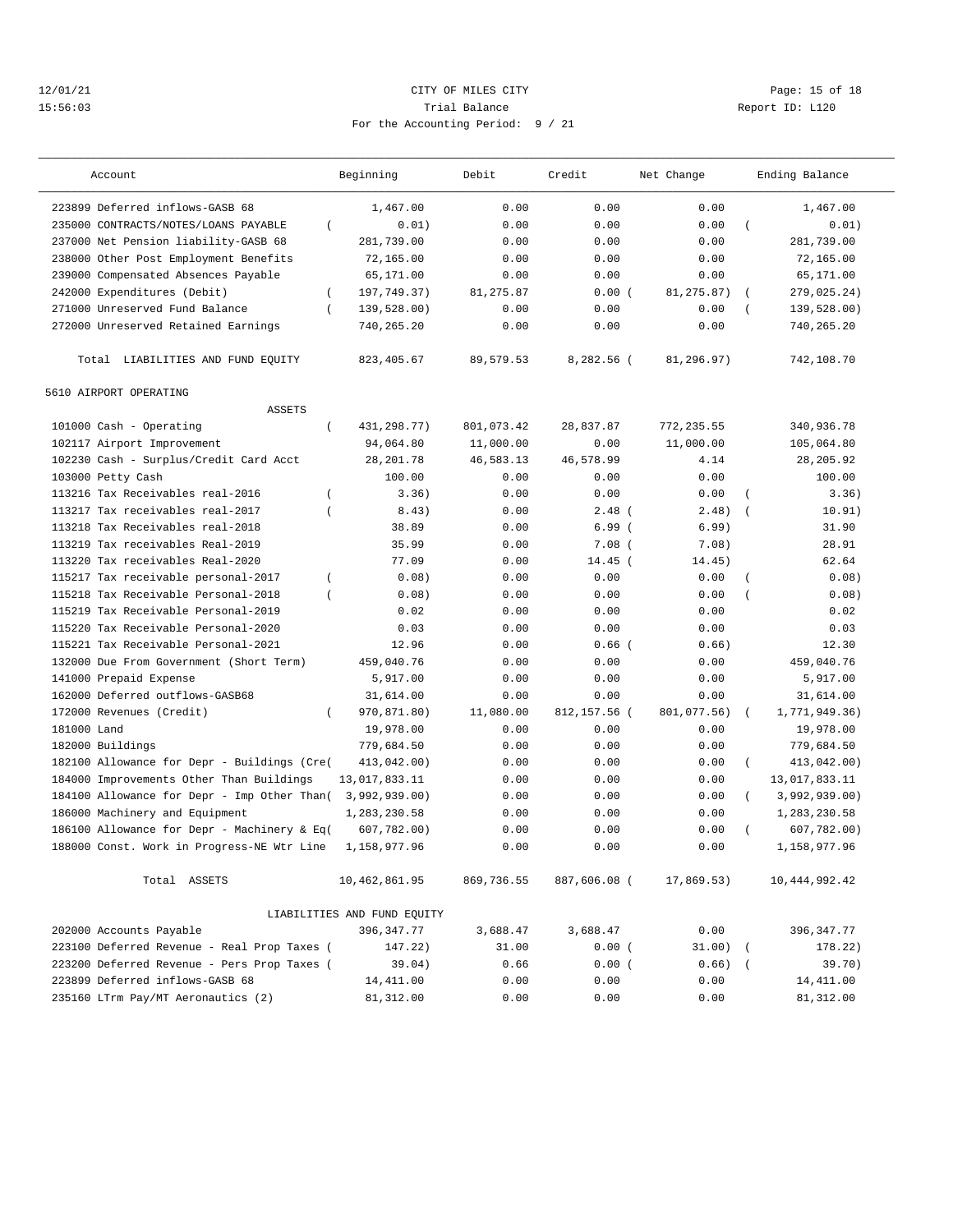## 12/01/21 **CITY OF MILES CITY CITY CITY Page: 16 of 18** 15:56:03 Trial Balance Report ID: L120 For the Accounting Period: 9 / 21

| Account                                            | Beginning                   | Debit     | Credit        | Net Change     | Ending Balance         |
|----------------------------------------------------|-----------------------------|-----------|---------------|----------------|------------------------|
| 237000 Net Pension liability-GASB 68               | 138,772.00                  | 0.00      | 0.00          | 0.00           | 138,772.00             |
| 238000 Other Post Employment Benefits              | 24,055.00                   | 0.00      | 0.00          | 0.00           | 24,055.00              |
| 239000 Compensated Absences Payable                | 13,782.00                   | 0.00      | 0.00          | 0.00           | 13,782.00              |
| 242000 Expenditures (Debit)                        | (1,602,705.90)              | 17,837.87 | 0.00(         | $17,837.87)$ ( | 1,620,543.77)          |
| 250600 Reserve for Replacement & Depreciat         | 18,913.67                   | 0.00      | 0.00          | 0.00           | 18,913.67              |
| 271000 Unreserved Fund Balance<br>$\left($         | 90, 992.00)                 | 0.00      | 0.00          | 0.00           | 90, 992.00)            |
| 272000 Unreserved Retained Earnings                | 11, 469, 152.67             | 0.00      | 0.00          | 0.00           | 11, 469, 152.67        |
| Total LIABILITIES AND FUND EQUITY                  | 10,462,861.95               | 21,558.00 | $3,688.47$ (  | 17,869.53)     | 10, 444, 992.42        |
| 6040 PUBLIC WORKS                                  |                             |           |               |                |                        |
| <b>ASSETS</b>                                      |                             |           |               |                |                        |
| 101000 Cash - Operating                            | 87,923.20                   | 40,630.00 | 7,755.64      | 32,874.36      | 120,797.56             |
| 172000 Revenues (Credit)<br>$\left($               | 8,000.00)                   | 0.00      | $40,630.00$ ( | $40,630.00)$ ( | 48,630.00)             |
| Total ASSETS                                       | 79,923.20                   | 40,630.00 | 48,385.64 (   | 7,755.64)      | 72,167.56              |
|                                                    | LIABILITIES AND FUND EQUITY |           |               |                |                        |
| 202000 Accounts Payable                            | 0.00                        | 1,047.15  | 1,047.15      | 0.00           | 0.00                   |
| 239000 Compensated Absences Payable                | 4,945.00                    | 0.00      | 0.00          | 0.00           | 4,945.00               |
| 242000 Expenditures (Debit)<br>$\left($            | 17,056.25)                  | 7,755.64  | 0.00(         | 7,755.64)      | 24,811.89)<br>$\left($ |
| 271000 Unreserved Fund Balance<br>$\overline{(\ }$ | 4,701.00)                   | 0.00      | 0.00          | 0.00           | 4,701.00)              |
| 272000 Unreserved Retained Earnings                | 96,735.45                   | 0.00      | 0.00          | 0.00           | 96,735.45              |
| Total LIABILITIES AND FUND EQUITY                  | 79,923.20                   | 8,802.79  | $1,047.15$ (  | 7,755.64)      | 72,167.56              |
| 7458 Court Technology Surcharge                    |                             |           |               |                |                        |
|                                                    |                             |           |               |                |                        |
|                                                    | LIABILITIES AND FUND EQUITY |           |               |                |                        |
| 212000 Due to Government<br>$\left($               | 2,060.64)                   | 0.00      | 0.00          | 0.00           | 2,060.64)              |
| 212200 Due to Federal, Soc Sec & Medicare          | 2,060.64                    | 0.00      | 0.00          | 0.00           | 2,060.64               |
| Total LIABILITIES AND FUND EQUITY                  | 0.00                        | 0.00      | 0.00          | 0.00           | 0.00                   |
| 7467 Law Enforcement Academy Surcharge             |                             |           |               |                |                        |
| <b>ASSETS</b>                                      |                             |           |               |                |                        |
| 101000 Cash - Operating                            | 570.48                      | 264.52    | $835.00$ $($  | 570.48)        | 0.00                   |
| Total ASSETS                                       | 570.48                      | 264.52    | $835.00$ (    | 570.48)        | 0.00                   |
|                                                    | LIABILITIES AND FUND EQUITY |           |               |                |                        |
| 202000 Accounts Payable                            | 0.00                        | 835.00    | 835.00        | 0.00           | 0.00                   |
| 212200 Due to Federal, Soc Sec & Medicare          | 570.48                      | 835.00    | 264.52 (      | 570.48)        | 0.00                   |
| Total LIABILITIES AND FUND EQUITY                  | 570.48                      | 1,670.00  | 1,099.52 (    | 570.48)        | 0.00                   |
| 7471 CIVIL LEGAL ASSIST/VICTIM DOM VIOLENCE PROG   |                             |           |               |                |                        |

ASSETS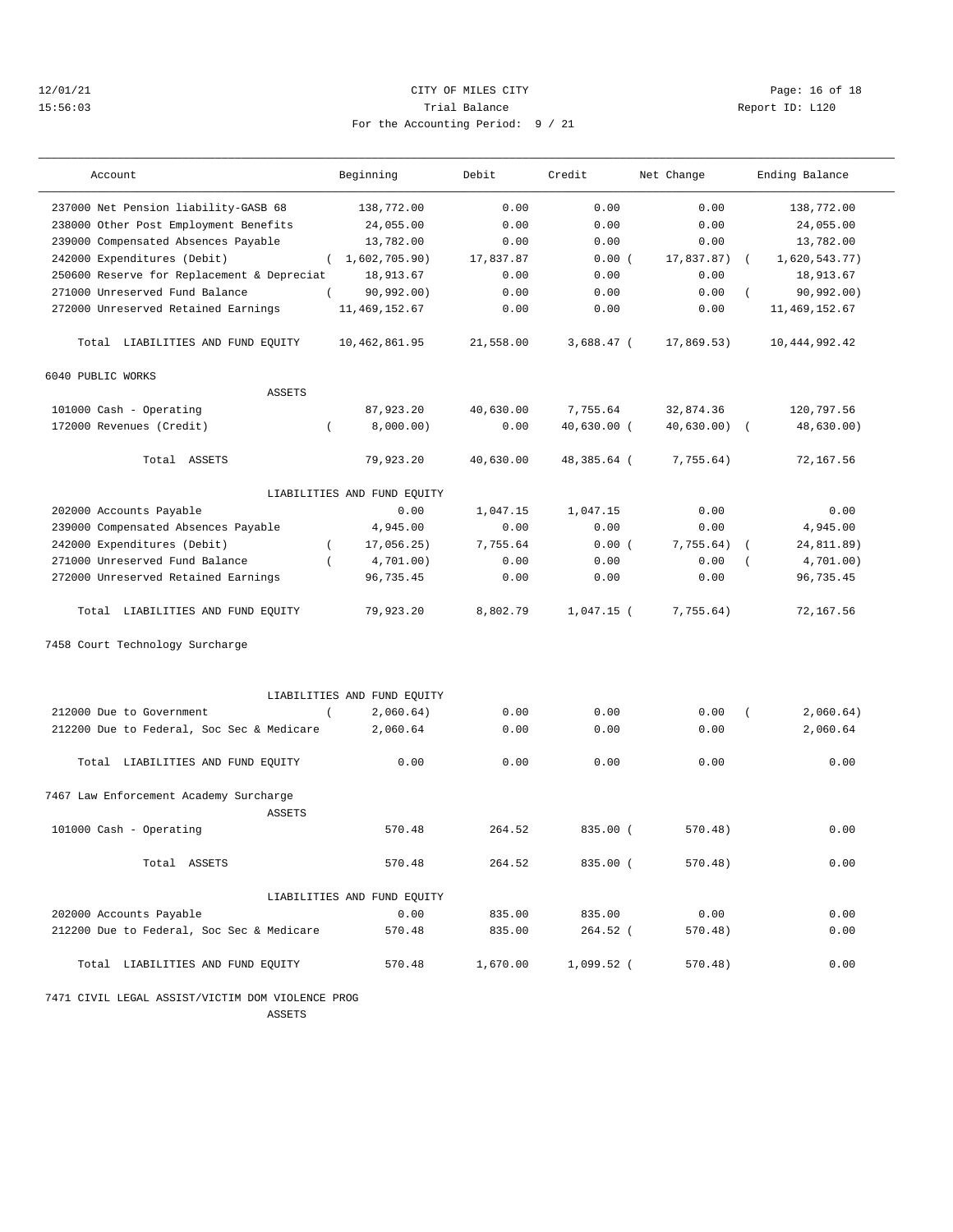### 12/01/21 Page: 17 of 18 15:56:03 Trial Balance Report ID: L120 For the Accounting

——————————————————————————————————————————————————————————————————————————————————————————————————————————————————————————————————— Account and Beginning Debit Credit Net Change Ending Balance ——————————————————————————————————————————————————————————————————————————————————————————————————————————————————————————————————— 101000 Cash - Operating 888.52 0.00 888.52 ( 888.52) 0.00

| Total ASSETS                               | 888.52                      | 0.00       | 888.52 (       | 888.52)          | 0.00        |
|--------------------------------------------|-----------------------------|------------|----------------|------------------|-------------|
|                                            | LIABILITIES AND FUND EQUITY |            |                |                  |             |
| 202000 Accounts Payable                    | 0.00                        | 888.52     | 888.52         | 0.00             | 0.00        |
| 212500 Due to Others                       | 888.52                      | 888.52     | 0.00(          | 888.52)          | 0.00        |
|                                            |                             |            |                |                  |             |
| Total LIABILITIES AND FUND EQUITY          | 888.52                      | 1,777.04   | 888.52 (       | 888.52)          | 0.00        |
| 7910 PAYROLL FUND                          |                             |            |                |                  |             |
| <b>ASSETS</b>                              |                             |            |                |                  |             |
| 101000 Cash - Operating                    | 39, 123. 15                 | 548,039.04 | 572,352.98 (   | 24, 313.94)      | 14,809.21   |
| Total ASSETS                               | 39, 123. 15                 | 548,039.04 | 572,352.98 (   | 24, 313.94)      | 14,809.21   |
|                                            | LIABILITIES AND FUND EQUITY |            |                |                  |             |
| 201000 Warrants Payable                    | 14,266.02                   | 23,640.71  | 20,361.80 (    | 3,278.91)        | 10,987.11   |
| $\left($<br>212000 Due to Government       | 155.18)                     | 0.00       | 0.00           | 0.00<br>$\left($ | 155.18)     |
| 212200 Due to Federal, Soc Sec & Medicare  | 0.00                        | 65,959.16  | 65,959.16      | 0.00             | 0.00        |
| 212202 Due to State Unemployment           | 1,968.71                    | 2,949.84   | 981.40 (       | 1,968.44)        | 0.27        |
| 212203 Due to Worker's Compensation        | 23,589.53                   | 35,724.66  | $12, 135.13$ ( | 23,589.53)       | 0.00        |
| 212204 Due to State Income Tax             | 0.00                        | 16,481.00  | 16,481.00      | 0.00             | 0.00        |
| 212205 Due to MPORS-GABA                   | 0.00                        | 17,562.50  | 17,562.50      | 0.00             | 0.00        |
| 212207 Due to AFLAC, AFLAC PRETAX          | 0.00                        | 578.48     | 578.48         | 0.00             | 0.00        |
| 212208 Due to Health Ins, Dental, Vision ( | 2,082.93)                   | 82,616.65  | 86,871.61      | 4,254.96         | 2,172.03    |
| 212209 Due to PERS Retirement              | 0.00                        | 36,822.21  | 36,822.21      | 0.00             | 0.00        |
| 212210 Due to FURS-GABA Retirement         | 1,537.00                    | 17,050.12  | 17,318.10      | 267.98           | 1,804.98    |
| Total LIABILITIES AND FUND EQUITY          | 39, 123. 15                 | 299,385.33 | 275,071.39 (   | 24, 313.94)      | 14,809.21   |
| 7930 CLAIMS FUND                           |                             |            |                |                  |             |
| <b>ASSETS</b>                              |                             |            |                |                  |             |
| 101000 Cash - Operating                    | 907,066.42                  | 268,860.31 | 915,521.86 (   | 646,661.55)      | 260, 404.87 |
|                                            |                             |            |                |                  |             |
| Total ASSETS                               | 907,066.42                  | 268,860.31 | 915,521.86 (   | 646,661.55)      | 260,404.87  |
|                                            | LIABILITIES AND FUND EQUITY |            |                |                  |             |
| 201000 Warrants Payable                    | 907,066.42                  | 915,521.86 | 268,860.31 (   | 646,661.55)      | 260,404.87  |
| Total LIABILITIES AND FUND EQUITY          | 907,066.42                  | 915,521.86 | 268,860.31 (   | 646, 661.55)     | 260,404.87  |
| 7980 CUSTER CO WATER & SEWER DISTRICT      |                             |            |                |                  |             |
| <b>ASSETS</b>                              |                             |            |                |                  |             |
| 101000 Cash - Operating                    | 0.00                        | 18,978.19  | 18,978.19      | 0.00             | 0.00        |
| 122000 Accounts Receivable                 | 19,978.68                   | 18,954.90  | 18,978.19 (    | $23.29$ )        | 19,955.39   |
| Total ASSETS                               | 19,978.68                   | 37,933.09  | 37,956.38 (    | $23.29$ )        | 19,955.39   |
|                                            | LIABILITIES AND FUND EQUITY |            |                |                  |             |